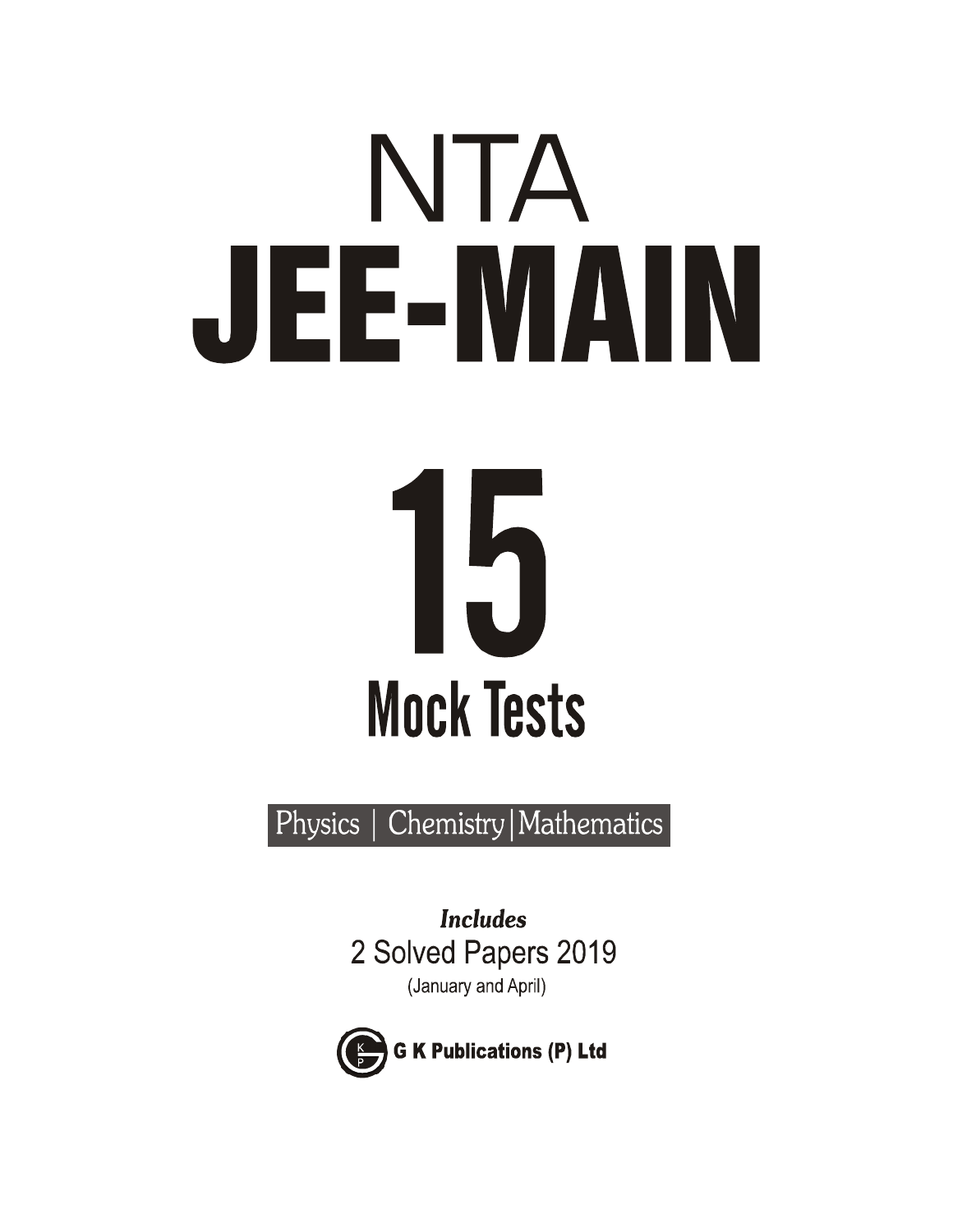## **CL MEDIA (P) LTD.**

## **Edition : 2019**

## **© PUBLI SHER**

**No part of this book may be reproduced in a retrieval system or transmitted, in any form or by any means, electronics, mechanical, photocopying, recording, scanning and or without the written permission of the publisher.**

## **I SBN : 978-93-89573-20-6**

**Typeset by :** *CL Media DTP Unit*

## **Administrative and Production Offices**

#### **Published by : CL Media (P) Ltd.**

A-45, Mohan Cooperative Industrial Area, Near Mohan Estate Metro Station, New Delhi - 110044

## **M arketed by** : **G.K. Publications (P) Ltd.**

A-45, Mohan Cooperative Industrial Area, Near Mohan Estate Metro Station, New Delhi - 110044

For product information : Visit *www.gkpublications.com* or email to *gkp@gkpublications.com* **I SBN-93-87444-84-3**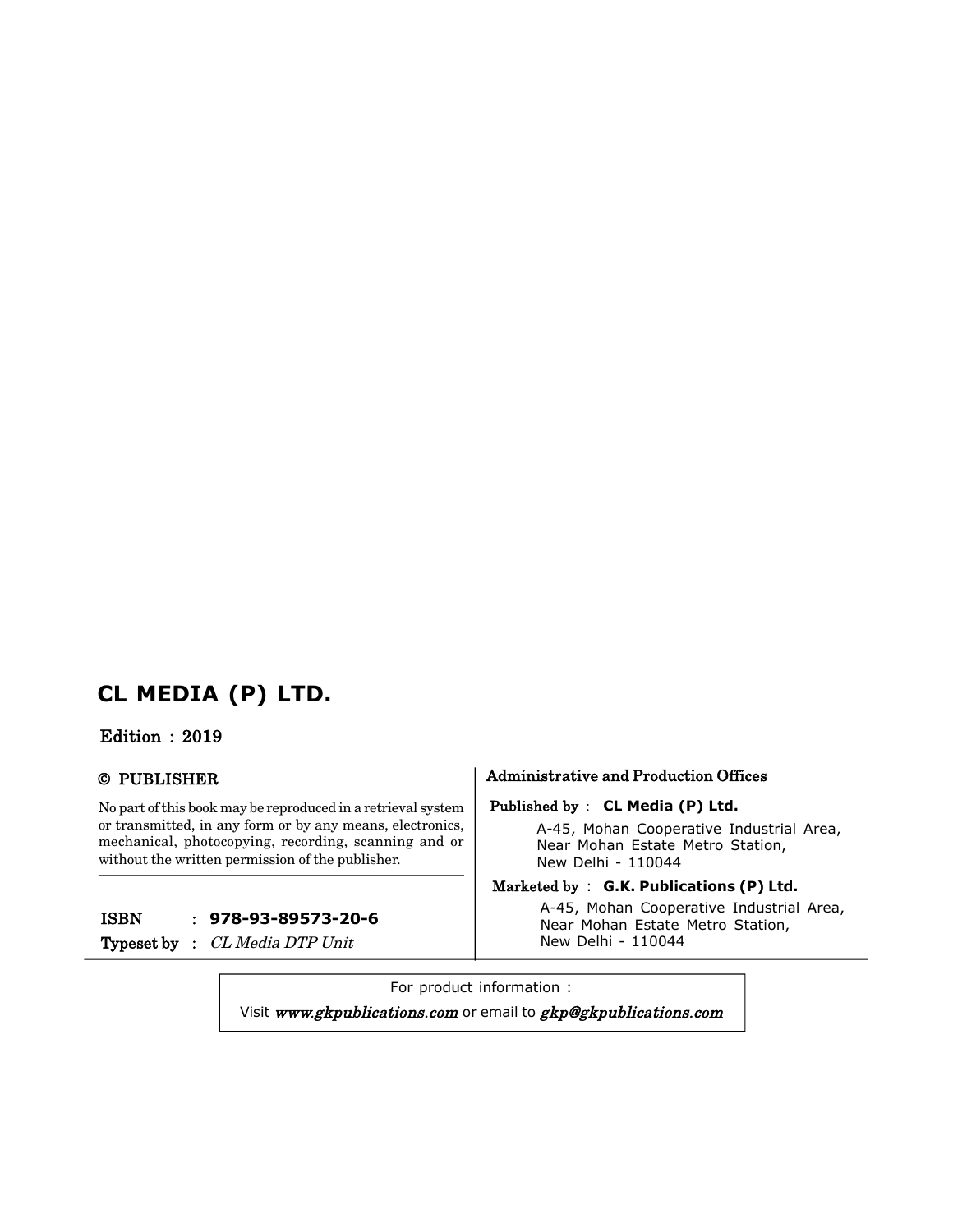# **CONTENTS**

|   | $\triangleright$ Mock Test - 1      | $1 - 13$ |
|---|-------------------------------------|----------|
|   | $\triangleright$ Mock Test - 2      | $1 - 14$ |
|   | $\triangleright$ Mock Test - 3      | $1 - 14$ |
|   | $\triangleright$ Mock Test -4       | $1 - 12$ |
|   | $\triangleright$ Mock Test - 5      | $1 - 14$ |
|   | $\triangleright$ Mock Test - 6      | $1 - 14$ |
|   | $\triangleright$ Mock Test -7       | $1 - 12$ |
|   | $\triangleright$ Mock Test - 8      | $1 - 13$ |
|   | $\blacktriangleright$ Mock Test - 9 | $1 - 12$ |
|   | $\triangleright$ Mock Test - 10     | $1 - 13$ |
|   | $\triangleright$ Mock Test - 11     | $1 - 14$ |
|   | $\triangleright$ Mock Test - 12     | $1 - 13$ |
|   | $\triangleright$ Mock Test $-13$    | $1 - 12$ |
| ➤ | Mock Test - 14                      | $1 - 12$ |
| ➤ | Mock Test - 15                      | $1 - 13$ |
| ➤ | <b>Solved Papers 2019</b>           |          |
|   | - January                           | $1 - 18$ |
|   | - April                             | $1 - 15$ |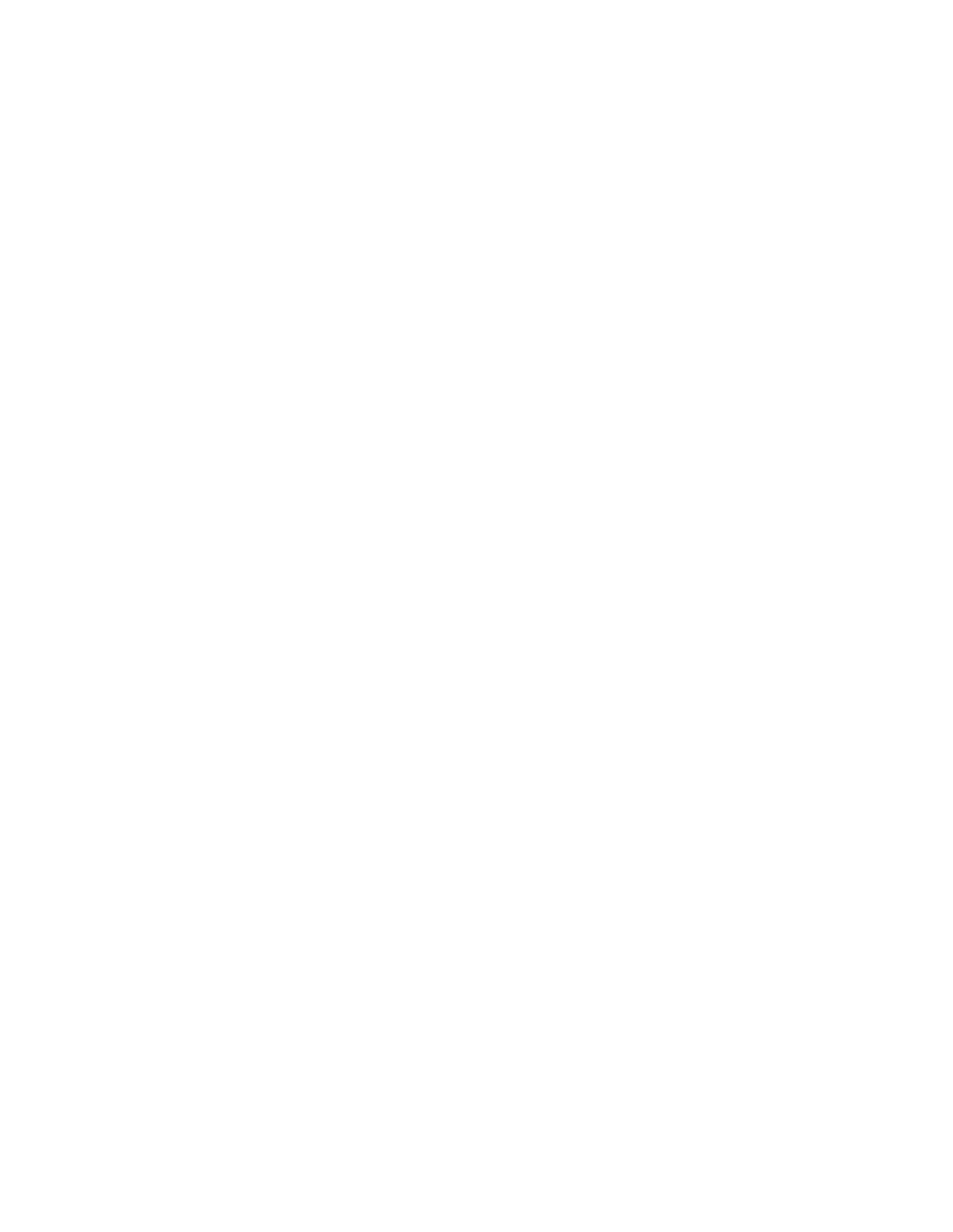# **M OCK TEST – 1**

## **PHYSICS (SECTION – A)**

**1.** A solid uniform ball of volume V floats on the interface of two immiscible liquids (see the figure). The specific gravity of the upper liquid is  $\rho_{\scriptscriptstyle 1}$  and that of lower one

is  $\rho_2$  and the specific gravity of ball is  $\rho(\rho_1 < \rho < \rho_2)$ . The fraction of the volume of the ball in the upper liquid is



- **2.** A water drop is divided into 8 equal droplets. The pressure difference between inner and outer sides of the big drop
	- (a) will be the same as for smaller droplet
	- (b) will be half of that for smaller droplet
	- (c) will be one-fourth of that for smaller droplet
	- (d) will be twice of that for smaller droplet
- **3.** A rod of length *l* and cross-sectional area A has a variable conductivity given by  $x = \alpha T$ , where  $\alpha$  is a positive constant and T is temperatures in kelvin. Two ends of the rod are maintained at temperatures  $T_1$  and  $T_2$ ( $T_1$  >  $T_2$ ). Heat current flowing through the rod will be

(a) 
$$
\frac{A\alpha (T_1^2 - T_2^2)}{I}
$$
 (b)  $\frac{A\alpha (T_1^2 + T_2^2)}{I}$   
(c)  $\frac{A\alpha (T_1^2 + T_2^2)}{3I}$  (d)  $\frac{A\alpha (T_1^2 - T_2^2)}{2I}$ 

**4.** During an adiabatic process, the pressure of a gas is found to be proportional to the cube of its absolute temperature. The ratio  $\mathsf{C}_{\!{}_{\mathrm{p}}}$ / $\mathsf{C}_{\mathrm{v}}$  for the gas is

(a) 
$$
\frac{3}{2}
$$
 (b)  $\frac{4}{3}$ 

(c) 2 (d) 
$$
\frac{5}{3}
$$

**5.** A stretched rope having linear mass density  $5 \times 10^{-2}$  kg/m is under a tension of 80 N. The power that has to be supplied to the rope to generate harmonic waves at a frequency of 60 Hz and an

| mplitude of $\frac{2\sqrt{2}}{15\pi}$ m is |             |
|--------------------------------------------|-------------|
| (a) 215 W                                  | (b) $251 W$ |

| $(u)$ $\leq$ $u$ $\vee$ $v$ | U/ZUIV      |
|-----------------------------|-------------|
| (c) 512 W                   | $(d)$ 521 W |

- **6.** A source of sound of frequency 256 Hz is moving rapidly towards a wall with a velocity of 5 m/s. If sound travels at a speed of 330 m/s, then number of beats per second heard by an observer between the wall and the source is
	- (a) 7.7 Hz (b) 9 Hz
	- (c) 4 Hz (d) none of these
- **7.** Two strings A and B, made of same material, are stretched by same tension. The radius of string A is double of the radius of B. A transverse wave travels on A with speed  $\bm{{\mathsf{v}}}_{_{\mathsf{A}}}$  and on B with speed  $\bm{{\mathsf{v}}}_{_{\mathsf{B}}}$ . The ratio v<sub>A</sub>/v<sub>B</sub>is

(a) 
$$
1/2
$$
 (b) 2  
(c)  $1/4$  (d) 4

**8.** In YDSE of equal width slits, if intensity at the center of screen is  $I_0$ , then intensity at a distance of  $\beta/4$ from the central maxima is

(a) I<sub>0</sub>   
\n(b) 
$$
\frac{I_0}{2}
$$
   
\n(c)  $\frac{I_0}{4}$    
\n(d)  $\frac{I_0}{3}$ 

- **9.** When resonance is produced in a series L-C-R circuit, then which of the following is not correct?
	- (a) Inductive and capacitive reactance are equal
	- (b) If R is reduced, the voltage across capacitor will increase
	- (c) Current in the circuit is in phase with the applied voltage.
	- (d) Impedance of the circuit is maximum.
- **10.** When the current changes from +2 A to –2 A in 0.05 s, an emf of 8 V is induced in the coil. The selfinduction of the coil is
- **11.** A letter A (in capital letters) is constructed of a

uniform wire with resistance 1 $\Omega$  – cm $^{-1}$ . The sides of the letter are 20 cm each and the cross piece in the middle is 10 cm long. The apex angle is 60°, the resistance between the ends of the legs is approximately \_\_\_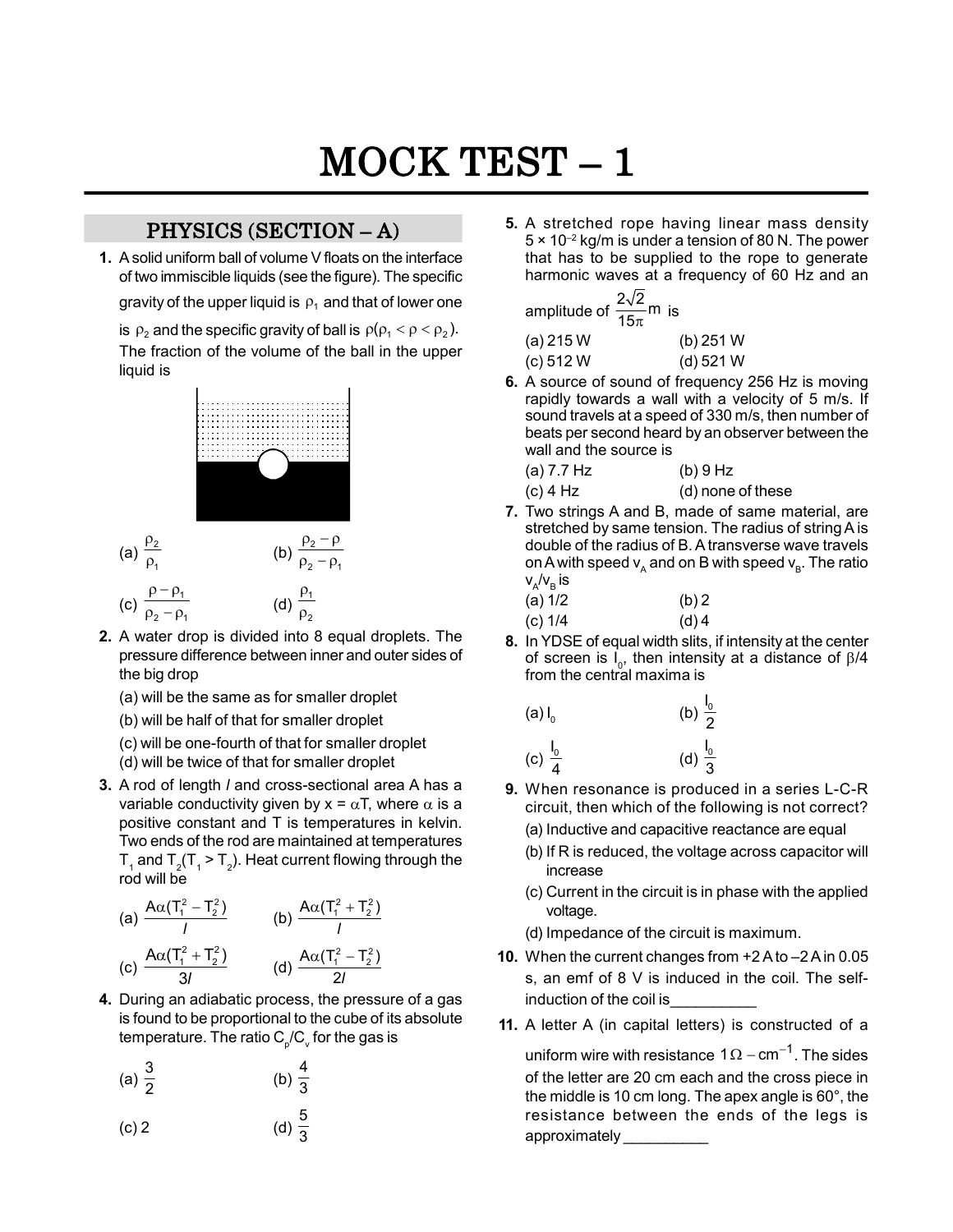**12.** A uniform electric field **E** exists between the plates of a charged condenser. A charged particle enters the space between the plates and perpendicular to **E**. The path of the particle between the plates is

| (a) straight line | (b) parabola  |
|-------------------|---------------|
| (c) circle        | (d) hyperbola |

- **13.** A smooth sphere is moving on a horizontal surface with velocity vector  $2\hat{i} + 2\hat{j}$  immediately before it hits a vertical wall. The wall is parallel to  $\hat{\text{j}}$  vector and the coefficient of restitution between the sphere and the wall is  $e = 1/2$ . The velocity vector of the sphere after it hits the wall is
	- (a)  $\hat{i} \hat{j}$  (b)  $-\hat{i} + 2\hat{j}$
	- (c)  $-\hat{i} \hat{j}$  (d)  $2\hat{i} \hat{j}$
- **14.** A solid sphere rests on a horizontal surface. A horizontal impulse is applied at height h from centre. The sphere starts rotating just after the application of impulse. The ratio h/r will be



**15.** A uniform circular disc of radius r is placed on a rough horizontal surface and given a linear velocity  $\bm{{\mathsf{v}}}_{_{\!0}}$  and angular velocity  $\bm{{\mathsf{\omega}}}_{_{\!0}}$  as shown. The disc comes to rest after moving some distance to the right. It follows that



(a)  $3v_0 = 2\omega_0$ r (b)  $2v_0 = \omega_0 r$ (c)  $v_0 = \omega_0$ r (d)  $2v_0 = 3\omega_0 r$  **16.** The radii of two plantes are respectively  $\mathsf{R}_{_1}$  and  $\mathsf{R}_{_2}$ and and their densities are respectively  $\rho_1$  and  $\rho_2$ . The ratio of the acceleration due to gravity at their surfaces is

(a) 
$$
g_1 : g_2 = \frac{\rho_1}{R_1^2} : \frac{\rho_2}{R_2^2}
$$
  
\n(b)  $g_1 : g_2 = R_1 R_2 : \rho_1 \rho_2$   
\n(c)  $g_1 : g_2 = R_1 \rho_2 : R_2 \rho_1$ 

(d)  $g_1 : g_2 = R_1 \rho_1 : R_2 \rho_2$ 

- **17.** A student performs an experiment to determine the Young's modulus of a wire, exactly 2 m long, by Searle's method. In a particular reading, the student measures the extension in the length of the wire to be 0.8 mm with an uncertainty of 0.05 mm at a load of exactly 1.0 kg. The student also measures the diameter of the wire to be 0.4 mm with an uncentainty of 0.01 mm. Take g = 9.8 m/s² (exact). The Young's modulus obtained from the reading is
	- (a)  $(2.0 \pm 0.3) \times 10^{11}$  Nm<sup>-2</sup>

(b) 
$$
(2.0 \pm 0.2) \times 10^{11} \text{ Nm}^{-2}
$$

- (c)  $(2.0 \pm 0.1) \times 10^{11}$  Nm<sup>-2</sup>
- (d)  $(2.0 \pm 0.05) \times 10^{11}$  Nm<sup>-2</sup>
- **18.** A proton and an  $\alpha$ -particle enters a uniform magnetic field perpendicularly with the same speed. If proton takes  $25\mu$  s to make 5 revolutions, then the periodic time for the -particle would be \_\_\_\_\_\_\_\_\_\_
- **19.** A magnetic needle is kept in a non-uniform magnetic field. It experiences
	- (a) a torque but not a force
	- (b) neither a force nor a torque
	- (c) a force and a torque
	- (d) a force but not a torque
- **20.** A coil of inductance 300 mH and resistance  $2\Omega$  is connected to a source of voltage 2 V. The current reaches half of its steady state value in \_\_\_\_\_\_\_\_\_\_
- **21.** In the circuit shown here, the voltage across L and C are respectively 300 V and 400 V. The voltage E of the AC source is

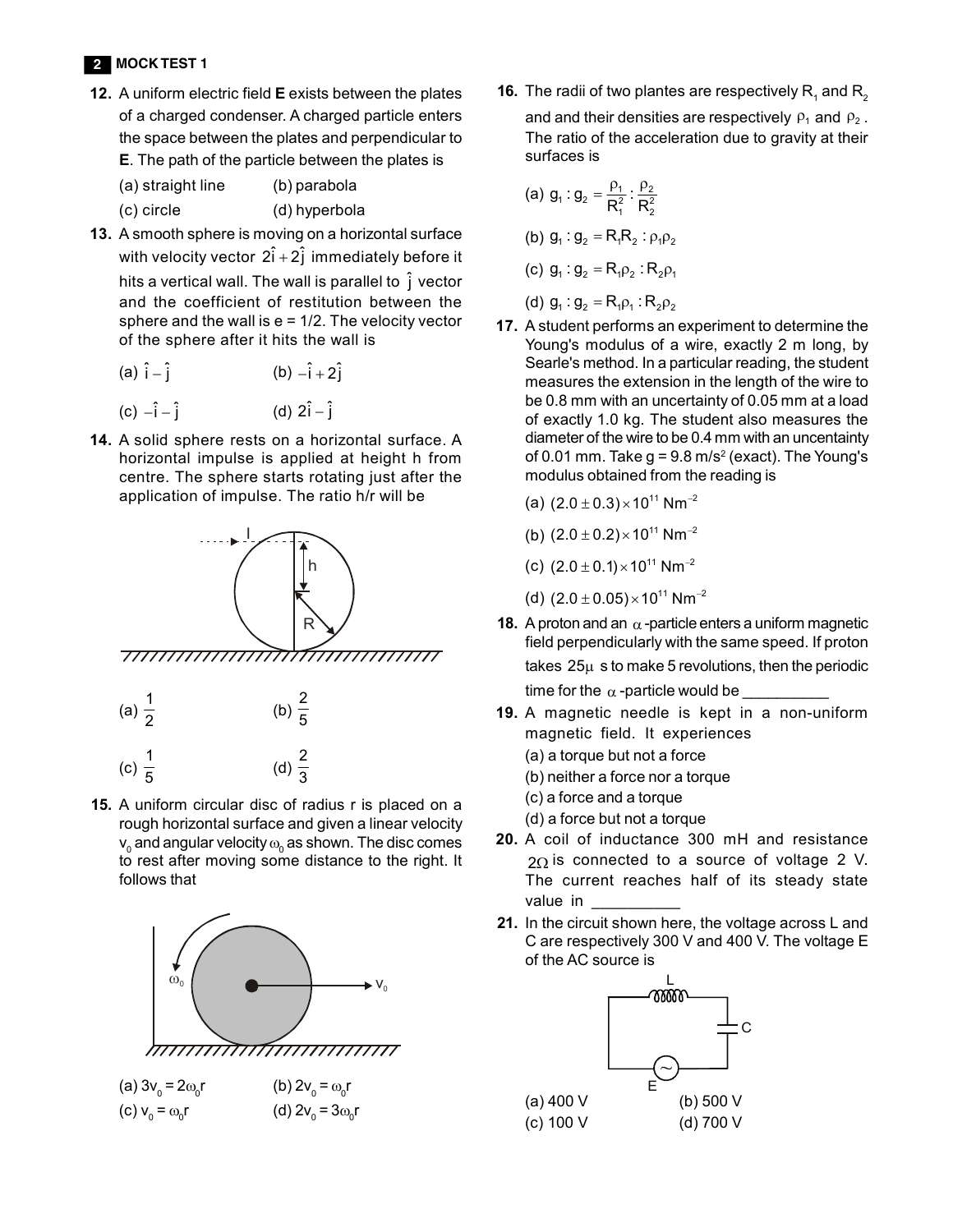- **22.** In a meter bridge experiment, null point is obtained at 40 cm from one end of the wire when resistance X is balanced against another resistance Y. If  $X < Y$ , then the new position of the null points from the same end, if one decides to balance a resistance of 3X against Y, will be close to
- **23.** A particle of mass m moving with a velocity v makes a head-on elastic one dimensional collision with a stationary particle of mass m establishing a contact with it for extremely small time T. Their force of contact increases from zero to  $\mathsf{F}_{_{\textrm{0}}}$  linearly in time T/4, remains constant for a further time T/2 and decreases linearly from  $\mathsf{F}_{\scriptscriptstyle{0}}$  to zero in further time T/4 as shown in figure. The magnitude possessed by  $\mathsf{F}_{_{\scriptscriptstyle{0}}}$  is



**24.** Angular acceleration of the cylinder C (mass m, radius R) shown in figure is (all strings and pulley are ideal):



**25.** A solid cylinder of mass M and radius R is being pulled along a horizontal surface on which it performs pure rolling, by a horizontal force P applied at its centre. For this situation, mark the correct statement(s).



- (a) The surface should be rough.
- (b) After 3s of motion the velocity of point A is  $\frac{2\sqrt{2}P}{\sqrt{2}P}$
- M (c) Acceleration of the centre of mass is constant and is equal to  $\frac{}{\rm 3M}$ 2P
- (d) All of the above

## **CHEMISTRY (SECTION – B)**



Product (A) of the reaction is:



**27.** Give the best conditions for this transformation



- $(a)$  CH<sub>3</sub>OH, H<sup>+</sup>(cat), heat
- $(b)$  H<sub>2</sub>O, H<sup>+</sup>(cat.), heat
- $(c)$  Mg, ether, CH<sub>3</sub>OH
- $(d)$  SOCl<sub>2</sub>, CH<sub>3</sub>OH
- **28.** Which are not cleaved by  $HIO_{_4}$ ?
	- I : glycerol
	- II : ethylene glycol
	- III : 1, 3-propanediol
	- IV : 2-methoxy propanol
	- (a) 1, II, III, IV (b) I, II
	- (c) II, III (d) III, IV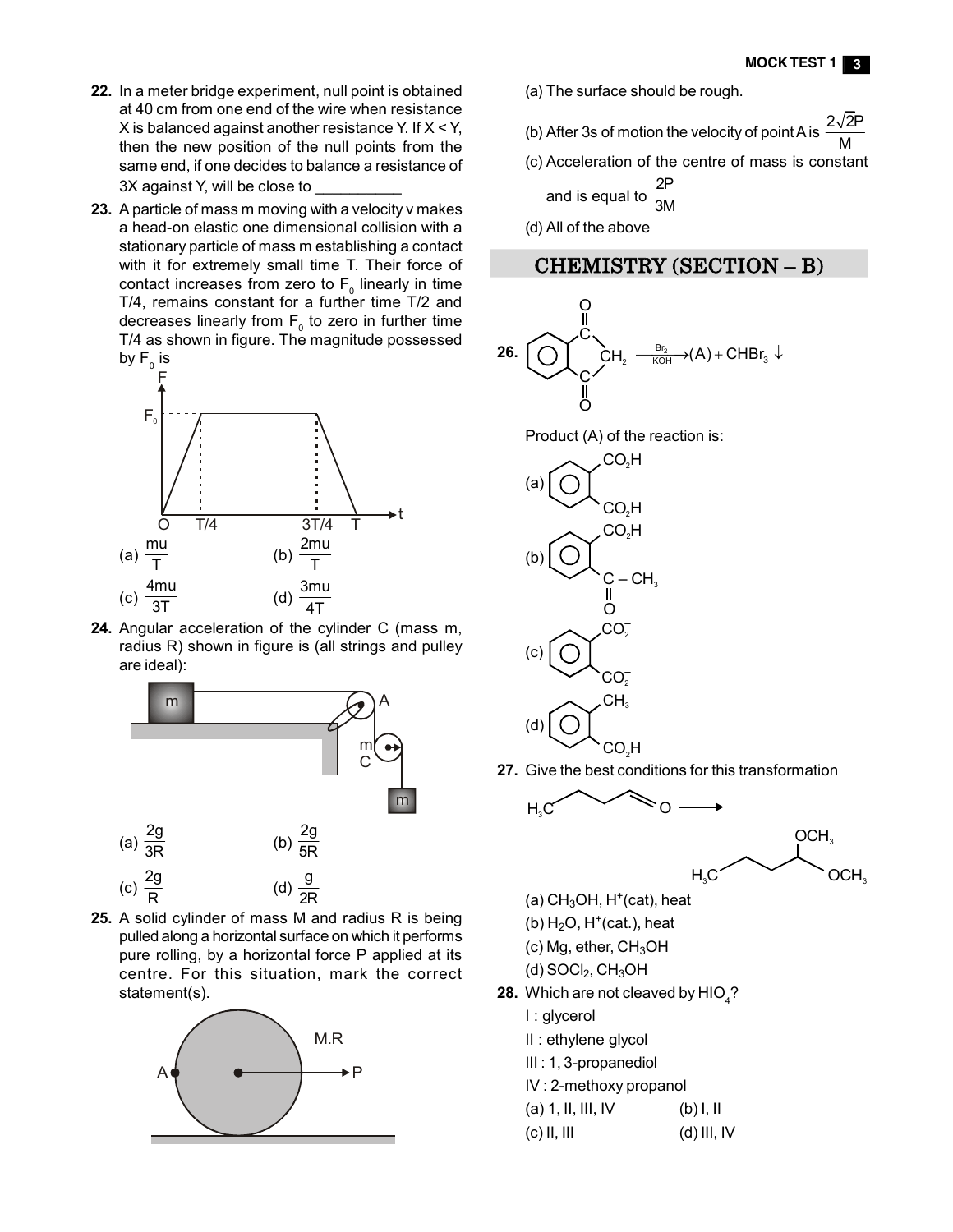



- **31.** Correct order of basic strengths of given amines is: (a)  $Me<sub>2</sub>NH > MeNH<sub>2</sub> > Me<sub>3</sub>N > NH<sub>3</sub>$  (Protic solvent) 2° 1° 3°
	- (b)  $Et<sub>2</sub>NH > Et<sub>3</sub>H > EtNH<sub>2</sub> > NH<sub>3</sub>$  (Protic solvent) 2° 3° 1°
	- (c)  $Me<sub>3</sub>N$  >  $Me<sub>2</sub>NH$  >  $Me$   $NH<sub>2</sub>$  >  $NH<sub>3</sub>$  (Gas phase) (d) All are correct.
- **32.** Compare relative stability of following resonating structure.





(a) l CH<sup>2</sup> C CH<sup>2</sup> CH<sup>3</sup> CH<sup>2</sup> Cl CH<sup>3</sup>

$$
\begin{array}{c}\n & \text{CH}_3 \\
 & \text{I} \\
 & \text{C} \\
 -\text{CH}_2 - \text{C} - \text{CH}_2 - \text{CH}_2 - \text{H}_2 \\
 & \text{CH}_3\n\end{array}
$$

$$
\begin{array}{c}\n\text{CH}_3 \\
\text{I} \\
\text{C} \\
\text{H}_2\text{C} = \text{C} - \text{CH} = \text{CH}_2 - \text{Cl} \\
\text{CH}_3\n\end{array}
$$

(d) CI 
$$
-CH_2 - C - CH = CH_2
$$
  
\n $\begin{array}{c}\n1 \\
1 \\
CH_3\n\end{array}$ 

- **35.** The gas absorbs 100 J heat and is simultaneously compressed by a constant external pressure of 1.50 atm from 8 litres to 2 litre. Hence E will be\_\_\_\_\_\_\_\_\_\_
- **36.** A 100 watt, 110 volt lamp is connected in series with an electrolytic cell containing cadmium sulphate solution. What mass of cadmium will be deposited by the current flowing for 10 hours? (Given, Atomic mass of Cd = 112.4)
- **37.** Standard electrode potential (E°) for OCl<sup>-</sup>/Cl<sup>-</sup> and Cl<sup>–</sup> / Cl<sub>2</sub> are respectively 0.94 V and –1.36 V. The E° value for OCl<sup>-</sup>/Cl<sub>2</sub> will be

| (a) $-0.42$ V | $(b) -2.20V$ |
|---------------|--------------|
| (c) 0.52 V    | (d) $1.04V$  |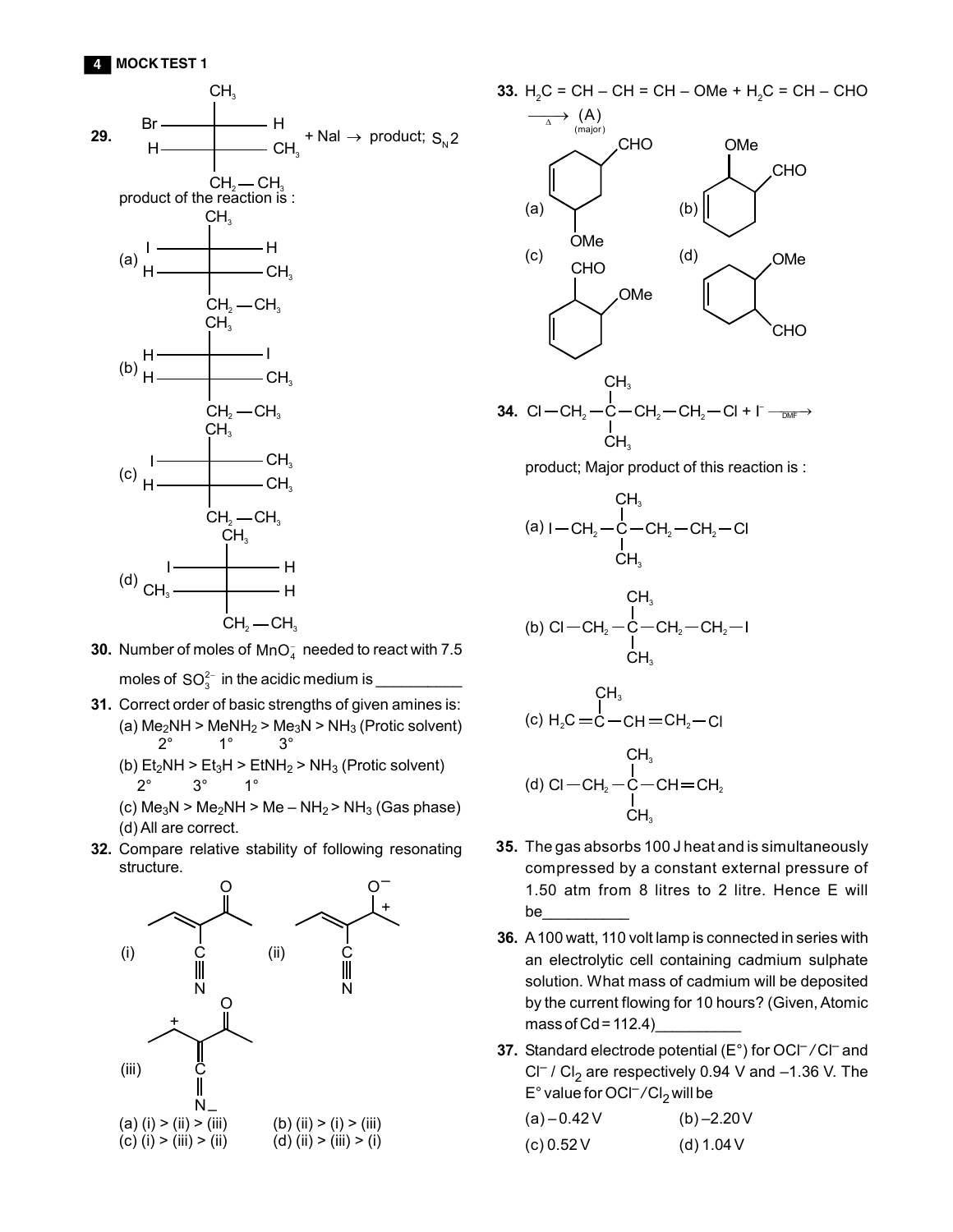- **38.** In the reaction,  $2\text{SO}_2(g) + \text{O}_2(g) \xrightarrow{\longrightarrow} 2\text{SO}_3(g)$  at t°C., the ratio of number of moles of SO $_2$ , O $_2$  and SO $_3$ in the equilibrium mixture is 2 : 3 : 5. If the equilibrium pressure be 3 atms., then K<sub>p</sub> is \_\_\_\_\_\_\_\_\_\_\_
- **39.** For the reaction :  $2A(g) + B(g) \xrightarrow{}$   $3C(g) + D(g)$ two mole each of A and B were taken into a flask. The following must always be true when the system attained equilibrium:

- (c)  $[B] = [C]$  (d)  $[A] > [B]$
- **40.** The degree of dissociation of PCI<sub>5</sub> at one atmosphere is 0.3. The pressure at which PCI $_{\rm s}$  is dissociated to 50% is

| $(a)$ 2.73 atm | $(b) 0.3$ atm  |
|----------------|----------------|
| $(c) 0.05$ atm | $(d) 1.67$ atm |

- **41.** 2 moles of a perfect gas at 27°C is compressed reversibly and isothermally from a pressure of 1.01 × 10<sup>5</sup> Nm–2 to 5.05 × 10<sup>6</sup> Nm–2. Maximum work done on the gas in this process is  $[log 5 = 0.6990]$ 
	- (a) 1.95 × 10<sup>4</sup> Joule (b) + 1.95 × 10<sup>4</sup> Joule
	- (c) 1.95  $\times$ 10<sup>3</sup> Joule (d) + 1.95  $\times$ 10<sup>3</sup> Joule
- **42.**  $\Delta S^{\circ}$  will be the highest for the reaction

(a) 
$$
Ca(s) + \frac{1}{2}O_2(g) \longrightarrow CaO(s)
$$

$$
(b) CaCO3(s) \longrightarrow CaO(s) + CO2(g)
$$

- (c)  $C(s) + O_2(g) \longrightarrow CO_2(g)$
- (d)  $N_2(g)$  + O<sub>2</sub>(g)  $\longrightarrow$  2NO(g)
- **43.** The work function of a metal is 4.2 eV. If the

radiation of 2000  $\,\mathring{\!{A}}\,$  falls on the metal, then kinetic energy of the fastest photoelectron is

| (a) 1.66 × 10 <sup>–19</sup> J | (b) $3.22 \times 10^{-19}$ J |
|--------------------------------|------------------------------|
| (c) 1.66 × 10 <sup>–20</sup> J | (d) $3.22 \times 10^{-18}$ J |

- **44.** Among NO<sub>3</sub>, AsO $_3^{3-}$ , CO $_3^{2-}$ , ClO<sub>3</sub>, SO $_3^{2-}$ , and BO $_3^{3-}$ ions, the non-planar species are
	- (a) AsO $_3^{3-}$ , SO $_3^{2-}$  and ClO $_3^-$
	- (b) NO<sub>3</sub>, SO $_3^{2-}$  and ClO<sub>3</sub>
	- (c) CO $_3^{2-}$ , AsO $_3^{3-}$  and SO $_3^{2-}$
	- (d) NO<sub>3</sub>, CO<sub>3</sub><sup>-</sup> and ClO<sub>3</sub>
- 45. MeMgBr +  $D_2O \longrightarrow ?$

Which of the following is product of the above reaction?

| (a) $CH3OD$                          | (b) $CH_3D$ |
|--------------------------------------|-------------|
| $(c)$ CH <sub>2</sub> D <sub>2</sub> | (d) $CH4$   |

**46.** When  $\text{Cr}_2\text{O}_7^{2-}$  is heated with  $\text{Cl}^-$  and conc.  $\text{H}_2\text{SO}_4$ deep red vapours of chromyl chloride are formed deep red vapours have formula:

| (a) CrOCl <sub>2</sub> | (b) $(CrO)_{2}Cl_{2}$ |
|------------------------|-----------------------|
| (c) $CrO2Cl2$          | (d) $CrO3Cl$          |

- **47.** The true statement for the acids of phosphorus  ${\sf H}_{\sf_{3}}$ PO $_{2}$ ,  ${\sf H}_{\sf_{3}}$ PO $_{3}$  and  ${\sf H}_{\sf_{3}}$ PO $_{4}$  is
	- (a) Their acidic nature  $H_3PO_4$  <  $H_3PO_3$  <  $H_3PO_2$
	- (b)All of them are tribasic acids
	- (c)The geometry of phosphorus is tetrahedral in all the three acids
	- (d) None of these

is \_\_\_\_\_\_\_\_\_\_

**48.** When light of frequency 3.2 × 10<sup>16</sup> Hz is used to irradiate a metal surface, the maximum kinetic

energy of the emitted photoelectron is  $\frac{3}{4}$  $\frac{1}{4}$  of the

energy of irradiating photon, then the threshold frequency of the metal would be

(a)  $2.4 \times 10^{25}$  Hz (b)  $2.4 \times 10^{16}$  Hz (c)  $1.6 \times 10^{15}$  Hz (d)  $8 \times 10^{15}$  Hz

**48.** At pH =  $pK_{in}$  + 1 (where  $K_{in}$  = dissociation constant for indicator) the ratio of [ln– ]/[Hln] in the solution is

10  $\left(\frac{10}{1}\right)$  for this pH the % dissociation of the indicator

**50.** For a mixture of two volatile component A and B, vapour pressure of solution (in mm Hg) is P $_{\rm s}$  = 210 – 120  $X_{\text{A}}$  where  $X_{\text{A}}$  = mole fraction of A in liquid mixture.

Hence,  $\mathsf{P}_{\mathsf{A}}^{\,\circ}$  and  $\mathsf{P}_{\mathsf{B}}^{\,\circ}$  (in mm Hg) should be

| $(a)$ 210, 120 | (b) 90, 210    |
|----------------|----------------|
| $(c)$ 110, 210 | $(d)$ 120, 210 |

## **MATHEMATICS (SECTION – C)**

- **51.** Let f(x) =  $3x^2 7x + a$ ,  $x > \frac{7}{6}$ , the value of a such that  $f(x)$  touches its inverse  $f^{-1}(x)$  is  $(a) 3$  (b) – 3 (c)  $\frac{16}{2}$ 3 (d)  $\frac{49}{10}$ 12 **52.** If 2f(xy) =  $(f(x))^y + (f(y))^x$  for all x,  $y \in R$  and  $f(1) = 3$ , then the value of  $\sum_{ }^{10}$  f(r)  $r = 1$  $\overline{a}$ (a)  $\frac{3}{2}(3^{10}-1)$  (b)  $\frac{3}{2}(3^9-1)$ 
	- (c)  $\frac{3^{10}-1}{2}$ 2 -

(d) None of these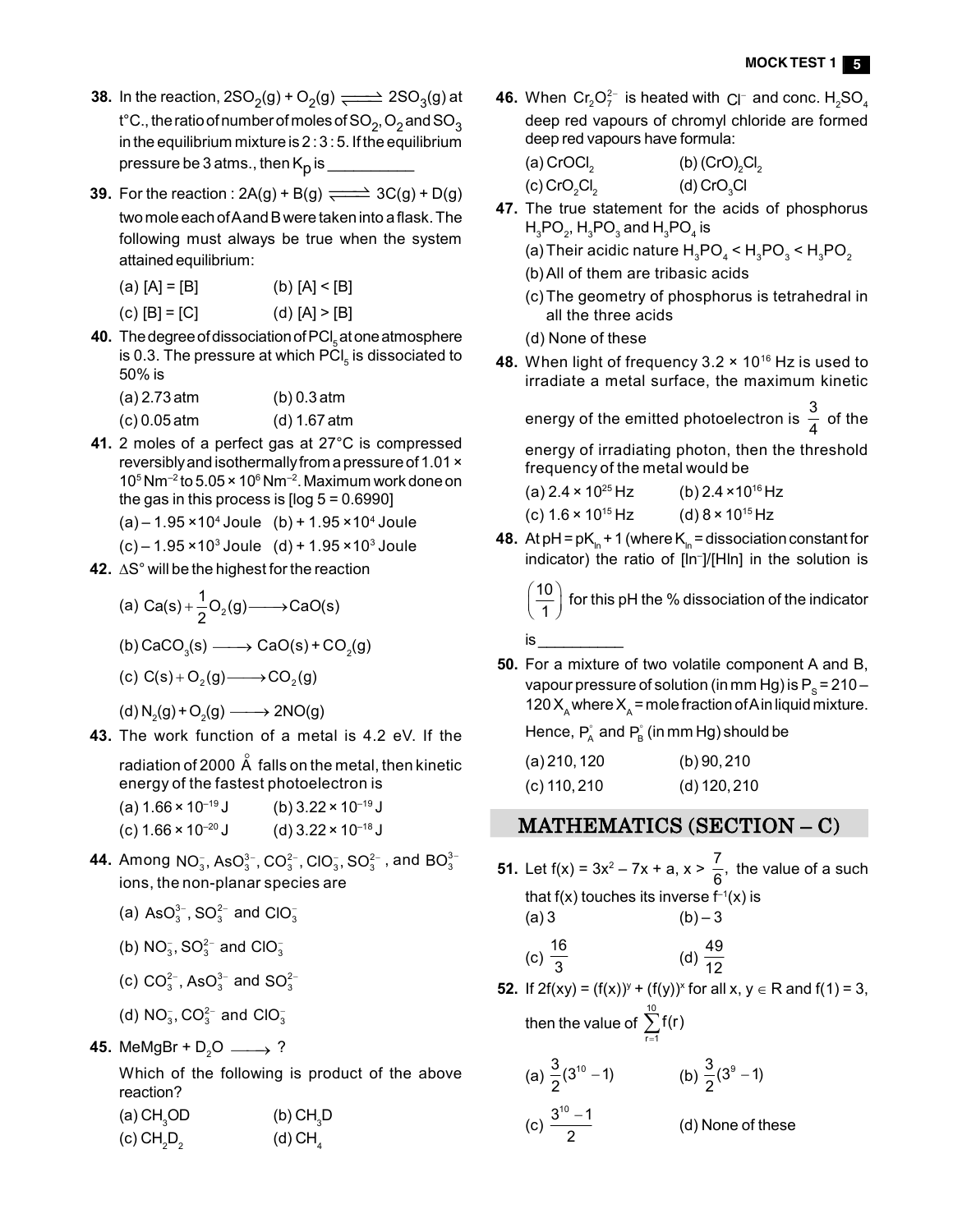## **6 MOCK TEST 1**

- **53.** The fundamental period of the function  $f(x) = [x] +$  $x + \frac{1}{3} + \left[x + \frac{2}{3}\right] - 3x + \sin 3\pi x - 1$  $\left[x+\frac{1}{3}\right]+\left[x+\frac{2}{3}\right]-3x+\sin 3\pi x-1$  is: (a)  $\frac{1}{2}$ 3 (b)  $\frac{2}{5}$ 3 (c)  $\frac{4}{2}$ 3 (d) None of these **54.** If  $n - 1$   $\frac{1}{x-1}$   $\frac{1}{x-2}$  $\lim_{x\to 1} \left( \frac{x^{n} - 1}{n(x - 1)} \right)^{x-1} = e^{x}$ - $\rightarrow$  $\left(\frac{x^{n}-1}{n(x-1)}\right)^{x-1}$  =  $e^{p}$ , then p is equal to (a)  $\frac{n-1}{2}$ 2  $\frac{-1}{2}$  (b)  $\frac{n+1}{2}$ 2  $^{+}$ (c)  $\frac{n+3}{2}$ 2  $\frac{+3}{2}$  (d)  $\frac{n-3}{2}$ 2  $\overline{a}$ **55.** 1/ x 1  $\lim_{x\to\infty} \left(\frac{\kappa}{2} - \tan^{-1} x\right)$ f  $\rightarrow \infty$  $\left(\frac{\pi}{2} - \tan^{-1} x\right)^{1/2}$  is equal to  $(a) 0$  (b) 1  $(c) - 1$  (d) 2 **56.** Number of solutions to  $x + y + z = 10$  where  $1 \le x$ ,
- y,  $z \le 6$  & x, y,  $z \in N$
- **57.** If f(x) is a continuous function and attains only rational values, also  $f(0) = 3$ , then roots of equation  $f(1)x^2 + f(3)x + f(5) = 0$  are (a) imaginary (b) rational

(c) irrational (d) real and equal

**58.** Let  $\theta_1$ ,  $\theta_2$ ,  $\theta_3$ , .... be a sequence with  $\theta_1 = \frac{\pi}{3}$  and sec  $\theta_{_{\mathsf{N}}}$  = sec  $\theta_{_{\mathsf{N-1}}}$  + 2 cos  $\theta_{_{\mathsf{N-1}}}$ , n  $\geq$  2. Then 4 < |sec  $\theta_{\sf n}$ | < 6, if value of n is (a) 13, 14 (b) 4, 5

- (c) 15, 16 (d) 26, 27
- **59.** The value of the expression

$$
\sin^{-1}\left(\sin\frac{22\pi}{7}\right) + \cos^{-1}\left(\cos\frac{5\pi}{3}\right) + \tan^{-1}\left(\tan\frac{5\pi}{7}\right) + \sin^{-1}\left(\cos 2\right) \text{ is}
$$
\n(a)  $\frac{17\pi}{42} - 2$  (b) - 2  
\n(c)  $\frac{-\pi}{21} - 2$  (d) none of these

**60.** If 
$$
f(x) = \begin{cases} [x] + \sqrt{x} \\ \frac{1}{[x] + \{x\}^2} & x \ge 1 \end{cases}
$$
; then {where [ . ] and

- { . } represents greatest integer part and fractional part respectively.]
- (a)  $f(x)$  is continuous at  $x = 1$  but not differentiable
- (b)  $f(x)$  is not continuous at  $x = 1$
- (c)  $f(x)$  is differentiable at  $x = 1$
- (d)  $\frac{1}{x}$ lim  $\frac{1}{x^{2}}$  f(x) does not exist

61. 
$$
\int \frac{1}{\sin^4 x + \cos^4 x} dx =
$$
\n(a) 
$$
\frac{1}{\sqrt{2}} \tan^{-1} \left( \frac{\tan^2 x - 1}{\tan x} \right) + c
$$
\n(b) 
$$
\tan^{-1} \left( \frac{\tan^2 x - 1}{\sqrt{2} \tan x} \right) + c
$$
\n(c) 
$$
\frac{1}{\sqrt{2}} \tan^{-1} \left( \frac{\tan^2 x - 1}{2 \tan x} \right) + c
$$
\n(d) 
$$
\frac{1}{\sqrt{2}} \tan^{-1} \left( \frac{\tan^2 x - 1}{\sqrt{2} \tan x} \right) + c
$$

- **62.** If  $A = \{a, b, c, d\}$  and  $B = \{1, 2, 3\}$ , then the number of on-to function possible from A to B satisfying f a 1 is \_\_\_\_\_\_\_\_\_\_
- **63.** The value of 'a' if the line  $3x + 4y + a = 0$  is a tangent to the circle  $x^2 + y^2 - 4x + 6y + 9 = 0$  is
	- $(a) 4$  (b) –16

(c) 16 (d) 
$$
\frac{5}{2}
$$

**64.** If eccentricity of a given hyperbola is  $\frac{3}{2}$  $\frac{1}{2}$ , then then eccentricity of its conjugate hyperbola is

(a) 
$$
\frac{4}{3}
$$
 (b)  $\sqrt{3}$ 

(c) 
$$
\frac{3}{\sqrt{5}}
$$
 (d)  $\sqrt{2}$ 

- **65.** If the equation of a given hyperbola is  $xy 3x + 4y 6 = 0$ , then the equation of its conjugate hyperbola is
	- (a)  $xy 3x + 4y 18 = 0$
	- (b)  $xy 3x + 4y = 0$
	- (c)  $xy 3x + 4y + 6 = 0$
	- (d)  $xy 3y + 4y 12 = 0$
- **66.** The system of equation  $|x 1| + 3y = 4$ ,  $x |y 1|$  $= 2$  has
	- (a) no solution
	- (b) a unique solution
	- (c) two solution
	- (d) more than two solutions
- **67.** The 1025<sup>th</sup> term in the sequence 1, 22, 4444, 88888888, ... is

(a) 
$$
2^9
$$
 (b)  $2^{10}$   
(c)  $2^{11}$  (d)  $2^{12}$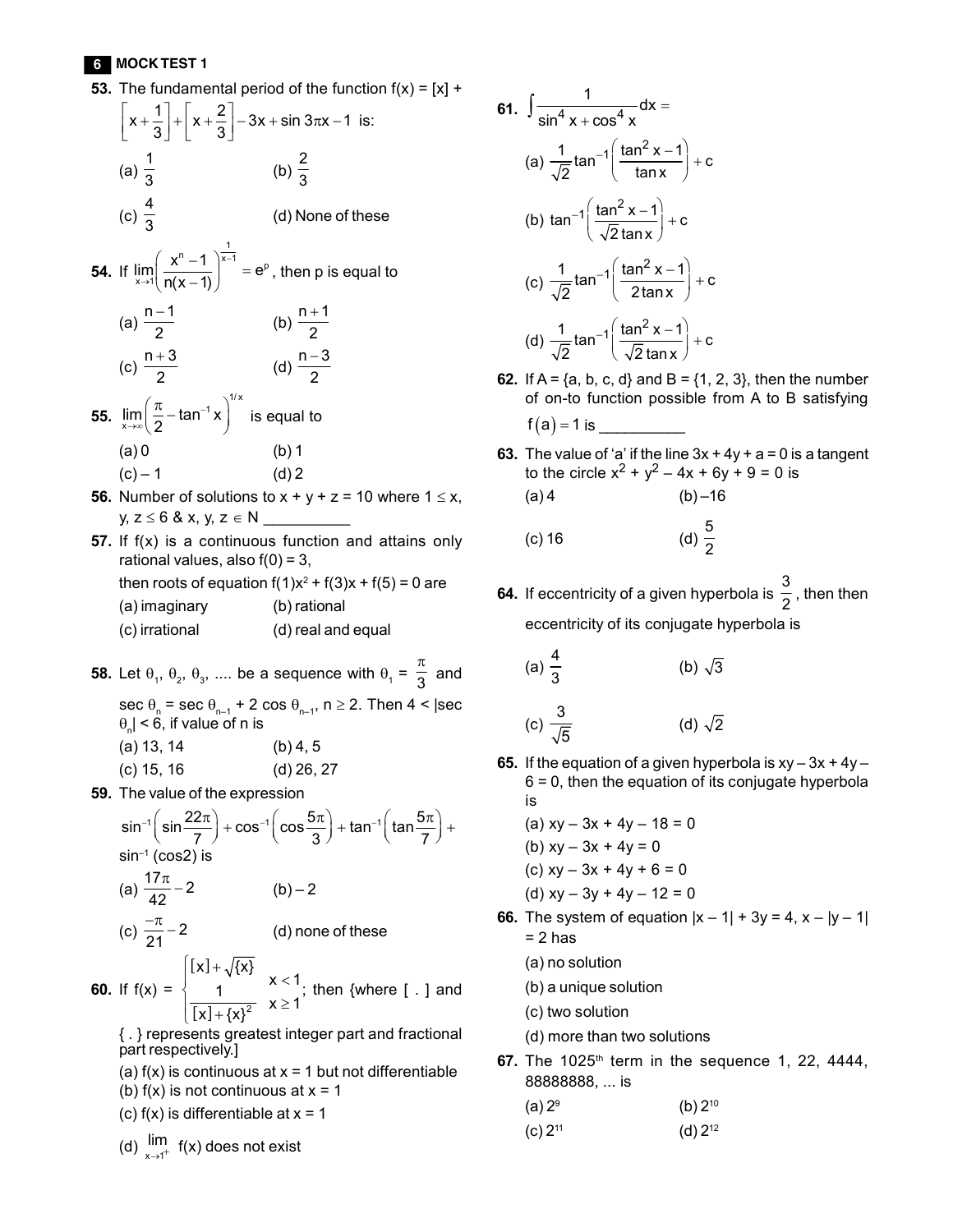- **68.** If  $a_1$ ,  $a_2$ , ...,  $a_n$  are positive real numbers whose product is a fixed number c, then the minimum value of  $a_1 + a_2 + ... + a_{n-1} + 2a_n$  is
	- (a)  $n(2c)^{1/n}$
	- (b)  $(n + 1)c^{1/n}$
	- $(c)$  2nc $1/n$
	- (d)  $(n + 1)$  (2c)<sup> $1/n$ </sup>
- **69.** The remainder obtained, when 1! + 2! + 3! + ... + 175! is divided by 15 is \_\_\_\_\_\_
- **70.** Let A = { $x_1$ ,  $x_2$ ,  $x_3$ ,  $x_4$ ,  $x_5$ ,  $x_6$ }, B = { $y_1$ ,  $y_2$ ,  $y_3$ ,  $y_4$ ,  $y_5$ ,  $\mathsf{y}_{\mathsf{6}}$ }. Then the number of one-one mappings from A to B such that f(x<sub>i</sub>)  $\neq$  y<sub>i</sub>, i = 1, 2, 3, 4, 5, 6 is\_\_\_\_\_\_\_\_\_\_\_\_
- **71.** Sum to infinite terms of the series

$$
\cot^{-1}\left(1^2+\frac{3}{4}\right)+\cot^{-1}\left(2^2+\frac{3}{4}\right)+\cot^{-1}\left(3^2+\frac{3}{4}\right)+\dots
$$
  
is

(a) 
$$
\frac{\pi}{4}
$$
 (b)  $\tan^{-1} 2$ 

(c)  $tan^{-1}3$ tan $^{-1}$ 3 (d) cot $^{-1}$ 3

- **72.** Equation of angle bisector of the lines  $3x - 4y + 1 = 0$  and  $12x + 5y - 3 = 0$  containing the point (1, 2) is (a)  $3x + 11y - 4 = 0$  (b)  $99x - 27y - 2 = 0$ 
	- (c)  $3x + 11y + 4 = 0$  (d)  $99x + 27y 2 = 0$
- **73.** If a tangent of slope 2 of the ellipse  $\frac{1}{2} + \frac{1}{12} =$ 2, 2  $\frac{x^2}{a^2} + \frac{y^2}{b^2} = 1$  $\frac{a^2}{a^2} + \frac{b^2}{b^2} = 1$  is

normal to the circle  $x^2 + y^2 + 4x + 1 = 0$  then the maximum value of ab is \_\_\_\_\_\_\_\_\_

- **74.** The sequence  $a_1$ ,  $a_2$ ,  $a_3$  , ..... satisfies  $a_1$  = 19,  ${\sf a}_{_{\rm 9}}$  = 99, and for all n  $\geq$  3,  ${\sf a}_{_{\rm n}}$  is the arithmetic mean of the first  $_{\sf n-1}$  terms. Then  ${\sf a}_{_2}$  is equal to (a) 179 (b) 99 (c) 79 (d) 59
- **75.** If  $p \Rightarrow (\sim p \lor q)$  is false, the truth values of p & q are respectively:

| $(a)$ F, T | $(b)$ F, F |
|------------|------------|
| $(c)$ T, T | $(d)$ T, F |

| <b>ANSWERS</b>     |             |           |                |             |           |           |                  |           |              |  |
|--------------------|-------------|-----------|----------------|-------------|-----------|-----------|------------------|-----------|--------------|--|
| $1.$ (b)           | $2.$ (b)    | 3. (d)    | 4. (a)         | 5. (c)      | 6. $(d)$  | 7. (a)    | $8.$ (b)         | $9.$ (d)  | 10. $(0.1H)$ |  |
| 11. $(26.7\Omega)$ | $12. (b)$   | 13. $(b)$ | 14. $(b)$      | 15. $(b)$   | 16. $(d)$ | 17. $(b)$ | 18. $(10 \mu s)$ | 19. $(c)$ | 20. (0.1 s)  |  |
| 21. (c)            | 22. (67 cm) | 23. (c)   | $24.$ (b)      | 25. (d)     | 26. (c)   | 27. (a)   | $28.$ (d)        | 29. (b)   | 30. (3)      |  |
| 31. (d)            | 32. (a)     | 33. (d)   | $34.$ (b)      | 35. (1011J) | 36. (19g) | 37. (c)   | 38. (6.94)       | 39. (b)   | 40. $(b)$    |  |
| 41. $(b)$          | $42.$ (b)   | 43. (b)   | 44. $(a)$      | $45.$ (b)   | 46. $(c)$ | 47. $(c)$ | 48. $(d)$        | 49. (91)  | $50.$ (b)    |  |
| 51. (c)            | 52. (a)     | 53. (b)   | 54. (a)        | $55.$ (b)   | 56. (27)  | 57. (a)   | $58.$ (b)        | 59. (a)   | 60. (c)      |  |
| $61.$ (d)          | 62. (12)    | 63. (c)   | 64. $(c)$      | 65. (a)     | 66. $(c)$ | $67.$ (b) | 68. (a)          | 69. (3)   | 70. (265)    |  |
| 71. (b)            | 72. (b)     | 73. (4)   | <b>74.</b> (a) | 75. (T, F)  |           |           |                  |           |              |  |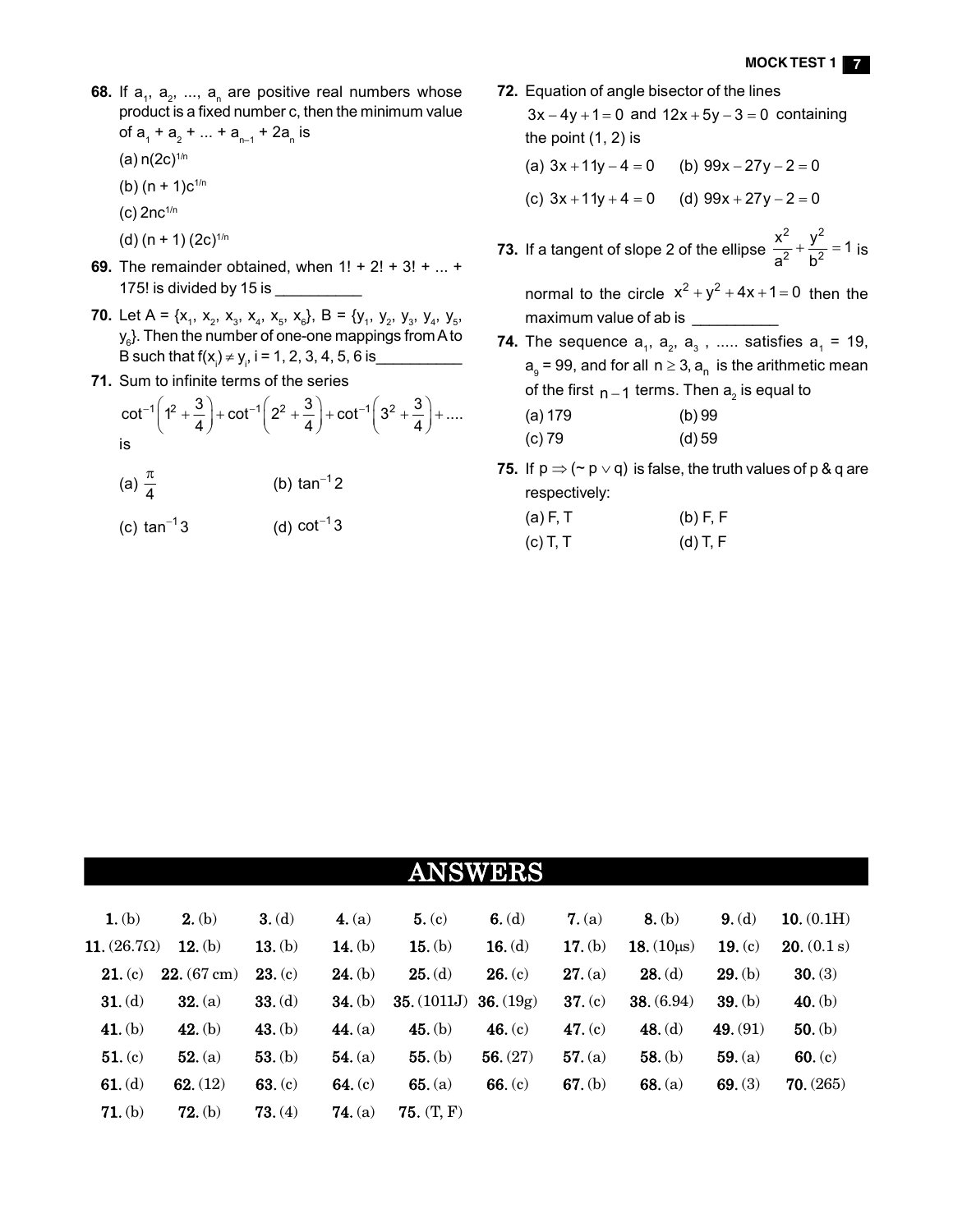## **EXPLANATI ONS**

**1.** Let V be the total volume of the ball and v be the volume of ball in upper liquid. Then V – v is the volume of lower liquid displaced.

Using law of floatation, we have

 $V \rho g = v \rho_1 g + (V - v) \rho_2 g$ 

$$
V\rho=v\rho_1+v\rho_2-v\rho_2
$$



- or  $V(\rho \rho_2) = V(\rho_1 \rho_2)$
- $2 P_2$ 1 P<sub>2</sub> P<sub>2</sub> P<sub>1</sub> v V  $= \frac{\rho - \rho_2}{\rho_1 - \rho_2} = \frac{\rho_2 - \rho_1}{\rho_2 - \rho_1}$
- **2.** Suppose, R = radius of water drop andr = radius of droplets
	- $\therefore \quad \frac{4}{3}\pi R^3 = 8 \times \frac{4}{3}\pi r^3$

(Since, volume remains constant)

$$
\therefore \quad r = \frac{R}{2}
$$

Since, excess pressure inside drop =  $\frac{2T}{R}$ 

(T-Surface tension, R-radius)

∴ Pressure difference between inner and outer surface of big drop will be half of that for smaller droplet.

**3.** Heat current:

$$
i = -kA \frac{dT}{dx}, \quad idx = -kA dT
$$
  
\n
$$
i \int_0^1 dx = -A\alpha \int_{\tau_1}^{\tau_2} TdT
$$
  
\n
$$
iI = -A\alpha \frac{(T_2^2 - T_1^2)}{2}
$$
  
\n
$$
i = \frac{A\alpha (T_1^2 - T_2^2)}{2l}
$$

**4.** Given  $P \propto T^3$ . But for adiabatic process  $P \propto T^{\gamma/\gamma - 1}$ .

So, 
$$
\frac{\gamma}{\gamma - 1} = 3 \Rightarrow \gamma = \frac{3}{2} \Rightarrow \frac{C_p}{C_v} = \frac{3}{2}
$$
  
5.  $P = \frac{1}{2} \mu \omega^2 A^2 v$  where  $v = \sqrt{\frac{1}{\mu}}$ 

**6.** For a stationary observer between wall and source, frequency from direct source is

$$
\left(\frac{v}{v-v_s}\right)\!f_0
$$

Frequency from reflected sound is

$$
\Bigg(\frac{v}{v-v_s}\Bigg)f_c
$$

0

So no beats will be heard.

**7.** 
$$
\frac{v_{A}}{v_{B}} = \frac{D_{B}}{D_{A}} = \frac{1}{2}
$$

**8.** Let the intensity of individual waves be I.

Then



$$
I_0 = 4I \Rightarrow I = \frac{I_0}{4}
$$
  
At P,  $\Delta x = d \sin \theta$   
 $\Rightarrow \Delta x = d \sin \theta = \frac{dy}{D} \Rightarrow \Delta x = \frac{d}{D} \times \frac{\beta}{4} = \frac{d}{D} \times \frac{\lambda D}{4d} = \frac{\lambda}{4}$   
 $\therefore \Delta \phi = \frac{2\pi}{\lambda} \times \frac{\pi}{4} = \frac{\pi}{2}$  [ $\Delta \phi = k \Delta x$ ]  
 $I' = I + I + 2\sqrt{I^2} \cos \frac{\pi}{2} = 2I = \frac{I_0}{2}$ 

**9.** For L-C-R circuit, the current

$$
i = \frac{E_0}{\sqrt{R^2 + \left(\omega L - \frac{1}{\omega C}\right)^2}} \sin(\omega t + \phi)
$$

At resonance, impedance,  $Z = \sqrt{R^2 + (\omega L - \frac{1}{\omega C})^2}$  $=\sqrt{R^2+\left(\omega L-\frac{1}{\omega C}\right)^2}$ 

is minimum  $\phi = 0$ 

Also reducing R, will increase the current in the circuit, which thereby increases the voltage across the capacitor.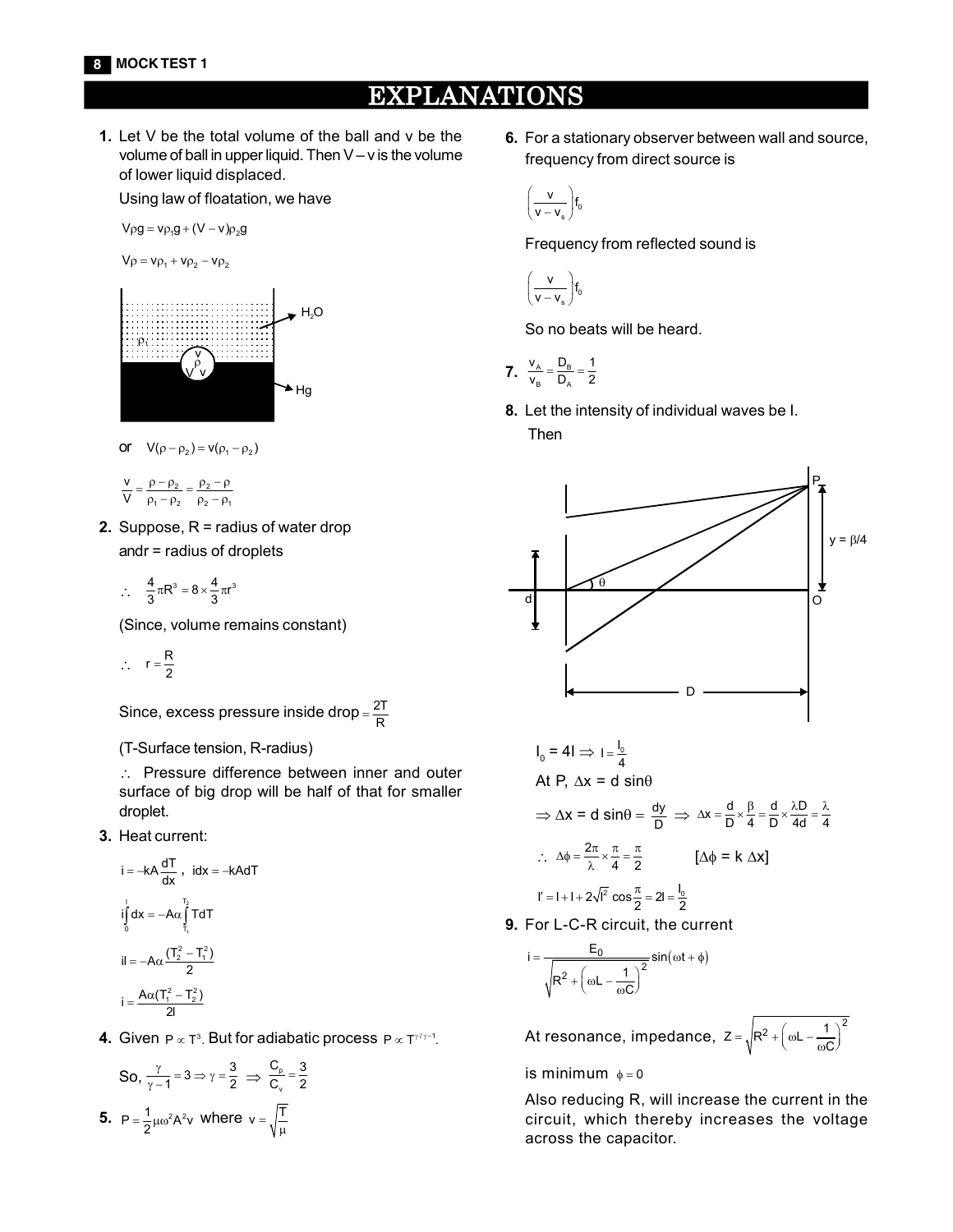

PQ, PR, QR, AQ and BR are all of  $10\Omega$  each. Further, PQ and PR are in series, whose combination is in parallel with QR. Finally the three resistors are in series across A-B. Hence, equivalent resistance across A-B is  $26.7<sub>\Omega</sub>$ 

- **12.** The motion is two dimensional, with constant velocity along one direction and constant acceleration along the other direction. Hence, path is parabolic.
- **13.** j component, i.e., component of velocity parallel to wall remains unchanged while î component will become  $\frac{-1}{2}$ (2î)  $\frac{-1}{2}$ (2î) or  $\hat{j}$ . Therefore, velocity vector

of the sphere after it hits the wall is  $-\hat{i}+2\hat{j}$ .

- **14.**  $J = mv$  ...(i)  $Jh = I\omega$  ...(ii) h 2  $\frac{11}{R} = \frac{2}{5}$
- **15.** Since the disc comes to rest, it stops rotating and translating simultaneously  $v = 0$  and  $\omega = 0$ .

That means, the angular momentum about the instantaneous point of contact just after the time of stopping is zero. We know that the angular momentum of the disc about P remains constant because frictional force f N and mg pass through point p and thus produce no torque about this point

$$
\Rightarrow L_{initial} - L_{final} \Rightarrow mvr - I_0 \omega_0 = 0
$$
  

$$
\Rightarrow mvr = \frac{1}{2} mr^2 \omega_0 \Rightarrow 2v_0 = \omega_0 r
$$

**16.**  $g \propto R\rho$ 

**17.** We know that  $Y = \frac{mg}{D^2} \times \frac{L}{L}$ 4  $=\frac{mg}{2} \times$  $\pi$ 

$$
\frac{\Delta Y}{Y} = \frac{2\Delta D}{D} + \frac{\Delta I}{I}
$$

 $[\cdot]$ : the values of m, g and L are exact]

$$
=2\frac{0.01}{0.4} + \frac{0.05}{0.8} = 2 \times 0.025 + 0.0625
$$

$$
= 0.05 + 0.0625 = 0.1125
$$

$$
\Delta Y = 2 \times 10^{11} \times 0.1125 = 0.225 \times 10^{11}
$$

[ $\therefore$  The value of Y = 2 × 10<sup>11</sup> in all the four options]

**18.** 
$$
5 = \frac{2\pi m_p}{q_p B}
$$
 &  $T_\alpha = \frac{2\pi m_\alpha}{q_\alpha B} = \frac{2\pi (4m_p)}{(2q_p)B} = 2 \times 5 = 10 \mu s$ 

**19.** In a non-uniform magnetic field both Force and Torque are non-zero

**20.** Use 
$$
i = i_0 \left( 1 - e^{-(Rt/L)} \right) \Rightarrow \frac{i_0}{2} = i_0 \left( 1 - e^{-(Rt/L)} \right)
$$
  

$$
\Rightarrow e^{-(Rt/L)} = \frac{1}{2} \Rightarrow t = \frac{L}{R} \ln 2 = 0.1s
$$

- **21.** The potential difference across inductor and capacitor have a phase difference of 180°. Hence,  $\mathsf{E}_{_{\sf source}}$ = 400  $-300 = 100 V$
- **22.** At 1<sup>st</sup> null point:  $\frac{x}{y} = \frac{40}{100 40} = \frac{2}{3}$ ...........(1)

At 2<sup>nd</sup> null point:

$$
\frac{3x}{y} = \frac{1}{100 - 1} \Rightarrow 2 = \frac{1}{100 - 1} \Rightarrow 1 = \frac{200}{3} \approx 67 \text{cm}
$$

**23.** Impulse = area of trapezium

$$
=\frac{1}{2}\left(T+\frac{T}{2}\right)F_0=\frac{3TF_0}{4}
$$

According to impuse-momentum theorem. Impulse = Change in momentum

$$
\Rightarrow \frac{3TF_0}{4} = mu \Rightarrow F_0 = \frac{4mu}{3T}
$$

**24.**  $\vec{a}_A = \vec{a}_{\text{trans}} + \vec{a}_{\text{rot}}$ 







(i)

$$
|\vec{a}_A| = a + R\alpha
$$
  

$$
|\vec{a}_B| = a - R\alpha
$$
  

$$
mg - T_1 = m(a + R\alpha)
$$

 $T_1 + mg - T_2 = ma$  (ii)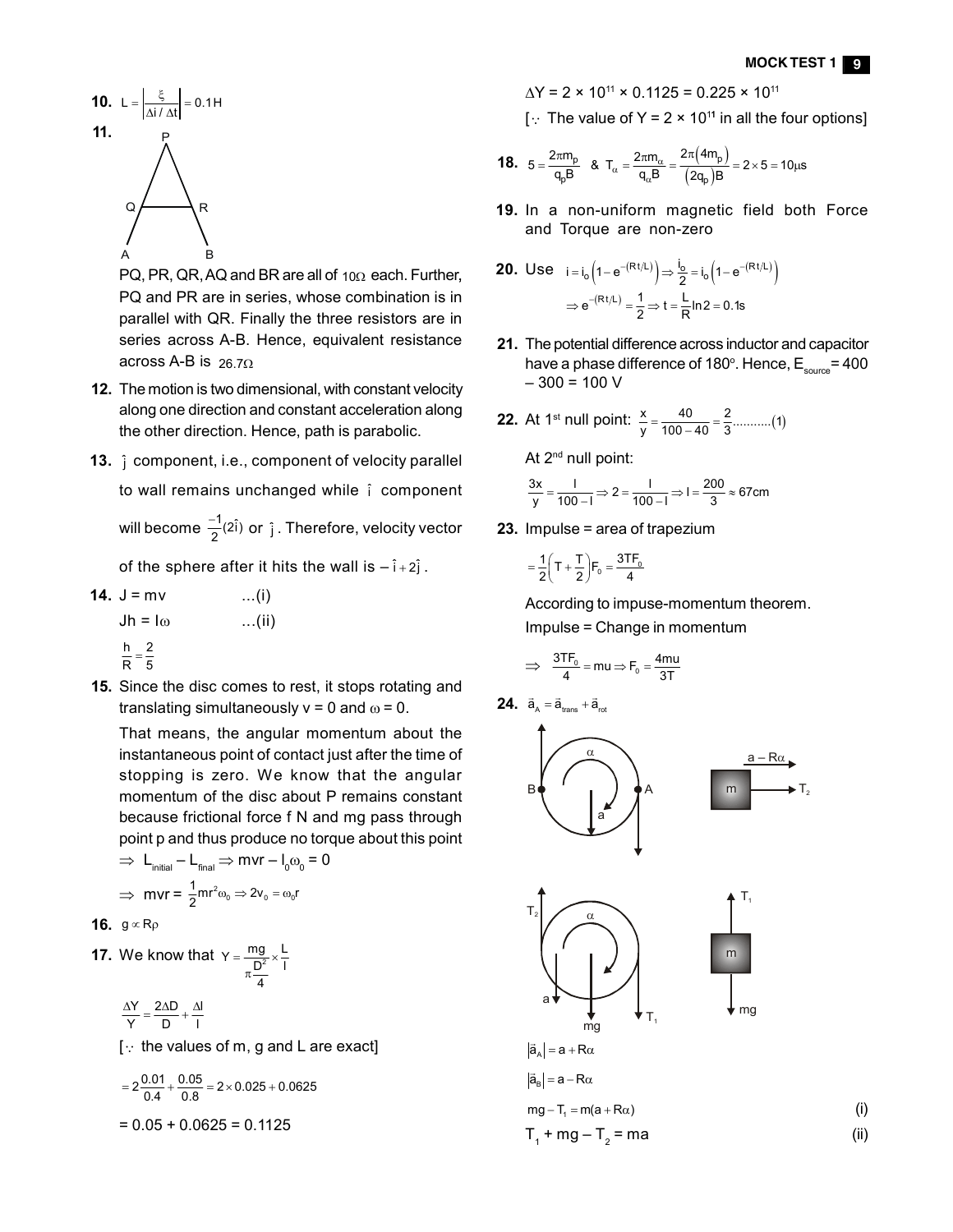## **10 MOCK TEST 1**

$$
T_2 = m(a - R\alpha)
$$
 (iii)

$$
T_1R + T_2R = \frac{mR^2}{2}\alpha
$$
 (iv)

On solving these equations, we get

$$
a=\frac{2g}{3},\,\alpha=\frac{2g}{5R}
$$

**25.** If the surface is smooth, then rolling would not be possible without friction. There would not be any force which would produce some rotational effect. So, surface should be rough.



As cylinder is performing pure rolling motion, friction is static in nature.

The equation of motion is given as  
\n
$$
P - f = Ma
$$
  
\n $fR = I\alpha$   
\n $a = R\alpha$   
\n $a = \frac{P}{I/R^2 + M}$  which is a constant.  
\nAfter 3s,  
\n $3\omega = \alpha \times t = \alpha \times 3 = 3 \left[ \frac{P}{I/R^2 + M} \right] \times \frac{1}{R}$   
\n $v = at = 3 \left[ \frac{P}{I/R^2 + M} \right]$ 

So, net velocity of point A

$$
|\vec{v}_A| = \sqrt{v^2 + (R\omega)^2} = \frac{3\sqrt{2}P}{1/R^2 + M}
$$



OCH<sub>3</sub>



- **28.** HIO $_4$  will not oxidize diol from 1, 3 atom & not used for cleavage of ether.
- **29.** Inversion of configuration takes place.
- **32.** (1) Neutral R.S. are most stable.
	- (2) With the increase in charge separation stability of R.S. decreases, so stability order is

 $i > ii > iii$ 



**34.**  $S_N^2$  reaction is favourable at least crowded site.

35. 
$$
\triangle Q_{\text{absorb}} = 100 \text{ J}
$$
  
\n $\triangle H = +\triangle Q_{\text{absorb}} = 100 \text{ J}$   
\n $P_{\text{ext}} = 1.50 \text{ atm}$   
\n $V_1 = 8$   
\n $V_2 = 2$   
\n $\triangle E = \triangle H + P\triangle V$   
\n $= 100 + 1.50 (8 - 2) = 109$   
\n36. P = 100 watt  
\n $V = 110 \text{ volt}$   
\nTime = 10 hrs =  $10 \times 60 \times 60 = 3.6 \times 10^4 \text{ sec}$   
\n $P = V \times I$   
\n $i = \frac{P}{V} = \frac{100}{110}$   
\n $W = Zit = \frac{Et}{96500} = \frac{112.4}{2} \times \frac{100}{110} \times \frac{3.6 \times 10^4}{96500} = 19.05 \text{ gm}$   
\nApprox = 19 gm  
\n37.  $2e^- + OCl^- \longrightarrow Cl^-$   
\n $E_1^0 = 0.9 V$   
\n $Cl^- + e^- = -1.36 V$   
\n $e^- + OCl^-$   
\n $\triangle G_3^0 = \triangle G_1^0 + \triangle G_2^0$   
\n $-1 \times F \times = -2 \times F \times 0.94 + -1 \times F (-1.36)$   
\n $E_3^0 = 2 \times 0.94 - 1.36 = 0.52 V$   
\n38.  $2SO_2(g) + O_2(g) \implies 2SO_3(g)$   
\n2 3 5  
\n $P_{SO_2} = 3 \times \frac{2}{10} = 0.6$   
\n $P_{O_2} = 3 \times \frac{3}{10} = 0.9$ 

$$
P_{SO_3} = 3 \times \frac{5}{10} = 1.5
$$

 $\overline{\mathrm{o}}_{2}$ 

$$
K_{\rm p} = \frac{P_{\rm SO_3}^2}{P_{\rm SO_2}^2 \times P_{\rm O_2}} = \frac{(1.5)^2}{(0.6)^2 \times 0.9} = 6.94
$$

39. 2A(g) + B(g) 
$$
\longrightarrow
$$
 3C(g) + D(g)  
2-2x 2-x 3x x  

$$
K_C = \frac{(3x)^3 \times x}{(2-2x)^2 \times (2-x)}
$$
[A] < [B] at equilibrium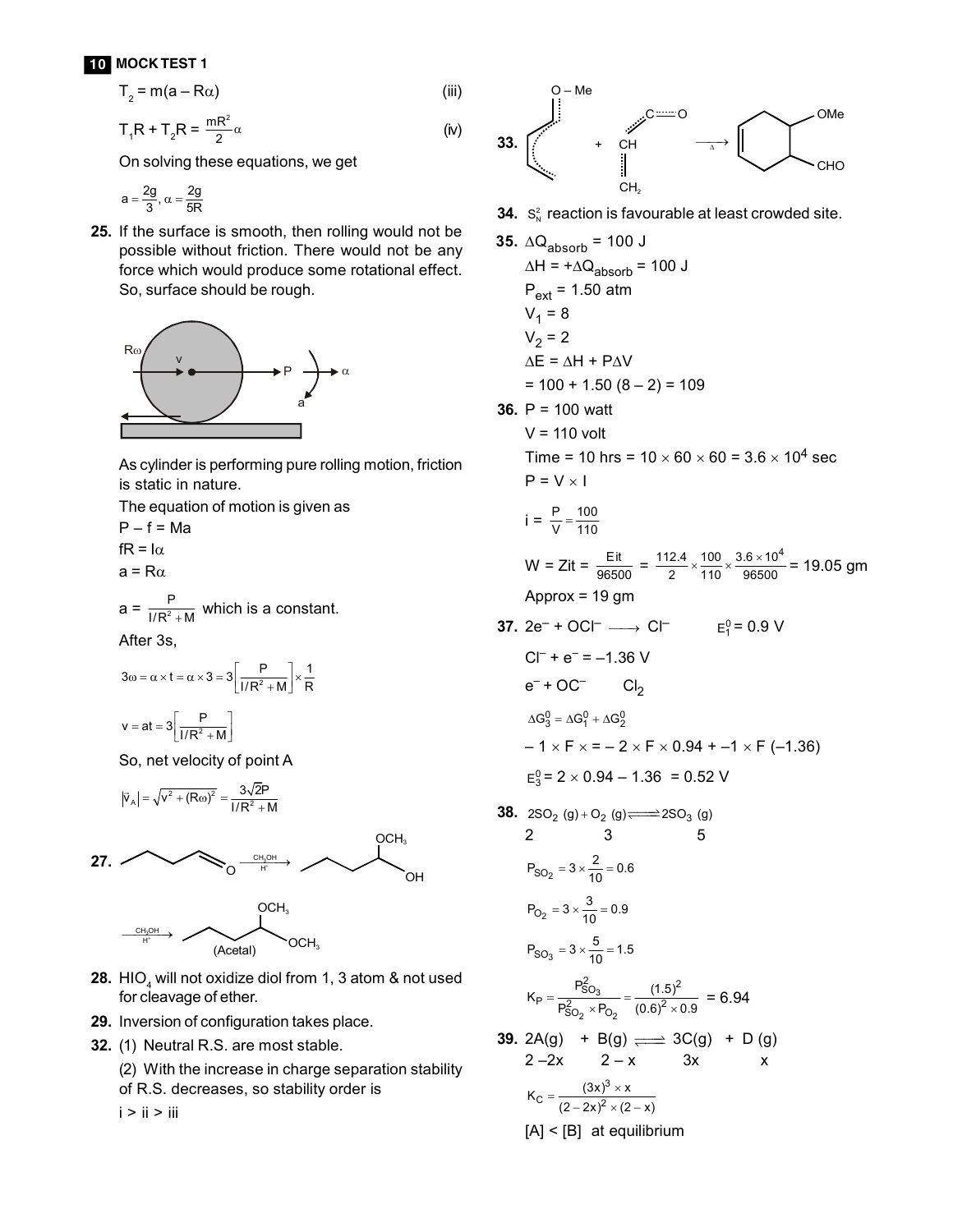40. 
$$
PCI_{5} \xrightarrow{\text{PCI}_{3}} + CI_{2}
$$
\n1 0 0\n
$$
(1 - \alpha) \alpha \alpha
$$
\n
$$
K_{p} = \left(\frac{\alpha}{1 + \alpha}\right)^{2} P^{2} \times \frac{(1 + \alpha)}{(1 - \alpha)P} = \frac{\alpha^{2}P}{(1 - \alpha^{2})}
$$
\nsince  $\alpha = 0.3$  at 1 atm pressure\n
$$
K_{p} = \frac{0.3 \times 0.3 \times 1}{1 - 0.09} = \frac{0.09}{0.91} = \frac{9 \times 10^{-2}}{91 \times 10^{-2}} \approx \frac{9}{91}
$$
\n
$$
K_{p} = \frac{9}{91}
$$

when  $\alpha$  = 50% = 0.5, the pressure can be calculated as follows

$$
K_p = \frac{\alpha^2 P}{(1 - \alpha^2)}
$$
  

$$
\frac{9}{91} = \frac{0.5 \times 0.5 \times P}{(1 - 0.5^2)} = \frac{0.5 \times 0.5 P}{0.75}
$$
  
or 
$$
P = \frac{9 \times 0.75}{91 \times 0.5 \times 0.5} = 0.297 = 0.3 \text{ atm}
$$

**41.** For an isothermal reversible process involving a perfect gas, work done on the system is a +ve quantity.

$$
w = 2.303 \times nRT \log \frac{5.05 \times 10^6}{1.01 \times 10^5}
$$
  
= 2.303 \times 2 \times 300 \times 8.314 \log 50  
= 2.303 \times 2 \times 300 \times 8.314 \times 1.6990  
= 4.606 \times 2494.2 \times 1.6990  
= +1.95 \times 10^4 Joules

- **42.** solid  $\longrightarrow$  solid + gas has the maximum  $\Delta S^{\circ}$ .
- **43.** Work function of a metal = 4.2 eV

$$
E_0 = 4.2 \times 1.6 \times 10^{-19} \text{ J}
$$

$$
= 6.72 \times 10^{-19} \text{ J}
$$

Energy absorbed by the electron:

$$
E = h_v = \frac{hc}{\lambda}, \quad E = \frac{6.63 \times 10^{-34} \times 3 \times 10^8}{2000 \times 10^{-10}}
$$
\n
$$
= \frac{6.63 \times 3 \times 10^{-28}}{2 \times 10^{-7}}
$$
\n
$$
E = 9.94 \times 10^{-19} \text{ J}
$$
\n
$$
\text{Kinetic energy of the photoelectron emitted}
$$
\n
$$
= E - E_0
$$
\n
$$
= (9.94 - 6.72) \times 10^{-19} \text{ J}
$$
\n
$$
= 3.22 \times 10^{-19} \text{ J}
$$
\n44. AsO<sub>3</sub><sup>2</sup> - tetrahederal; SO<sub>3</sub><sup>2</sup> - tetrahederal

 $ClO<sub>3</sub><sup>-</sup> tetrahederal;  $CO<sub>3</sub><sup>2-</sup> -$ trigonal planar$  $NO_3^-$  – trigonal planar;  $BO_3^{3-}$  – trigonal planar

45. CH<sub>3</sub>MgBr + D<sub>2</sub>O 
$$
\longrightarrow
$$
 CH<sub>3</sub>D + Mg  
\n46.  $CO_2Cl_2$  (chromyl chloride)  
\n $\begin{array}{ccc}\n0 & 0 & 0 \\
0 & 1 & 0 \\
0 & 1 & 0 \\
0 & 1 & 0 \\
0 & 1 & 0\n\end{array}$   
\n47. H<sup>1</sup>OH  $HO$ OH  $H_1PO_3$ )  $H_2PO_4$   
\n48. E = E<sub>0</sub> +  $\frac{3}{4}$ E  
\n $E_0 = \frac{1}{4}$ E or  $v_0 = \frac{1}{4}v$   
\n $v_0 = \frac{1}{4} \times 3.2 \times 10^{16} = 8 \times 10^{15}$   
\n50. P<sub>s</sub> = P<sub>B</sub><sup>o</sup> + (P<sub>A</sub><sup>o</sup> - P<sub>B</sub><sup>o</sup>)X<sub>A</sub>  
\nComparing it with given equation, we get  
\nP<sub>B</sub><sup>o</sup> = 210 and P<sub>A</sub><sup>o</sup> = 90  
\n51. f(x) = 3x<sup>2</sup> – 7x + a, x >  $\frac{7}{6}$   
\n $f(x)$  is invertible in its domain, and it is increasing in  
\n $x > \frac{7}{6}$ . Since f(x) touches its inverse, it means f(x)  
\ntouches y = x line.  
\n $\Rightarrow 3x^2 - 7x + a = x$  has only one root  
\n $3x^2 - 8x + a = 0$   
\nD = 0  
\n64 – 12a = 0  
\n $\therefore a = \frac{16}{3}$   
\n52. From given functional equation 2f(xy)  
\n= (f(x))^y + (f(y))^x,  $\forall x, y \in R$   
\nputting y = 1  
\n2f(x) = f(x) + (f(1))^x  
\n $f(x) = 3^x$ 

$$
\therefore \qquad \sum_{r=1}^{10} f(r) = \sum_{r=1}^{10} 3^r = \frac{3(3^{10} - 1)}{3 - 1} = \frac{3}{2} (3^{10} - 1)
$$

**53.** 
$$
f(x) = [x] + \left[x + \frac{1}{3}\right] + \left[x + \frac{2}{3}\right] - 3x + \sin 3\pi x - 1
$$
  

$$
= x - \left\{x\right\} + x + \frac{1}{3} - \left\{x + \frac{1}{3}\right\} + x + \frac{2}{3} - \left\{x + \frac{2}{3}\right\} - 3x + \sin 3\pi x - 1
$$

$$
= \sin 3\pi x - \left( \left\{ x \right\} + \left\{ x + \frac{1}{3} \right\} + \left\{ x + \frac{2}{3} \right\} \right)
$$

sin 3 $\pi$ x is periodic with period  $\frac{2}{3}$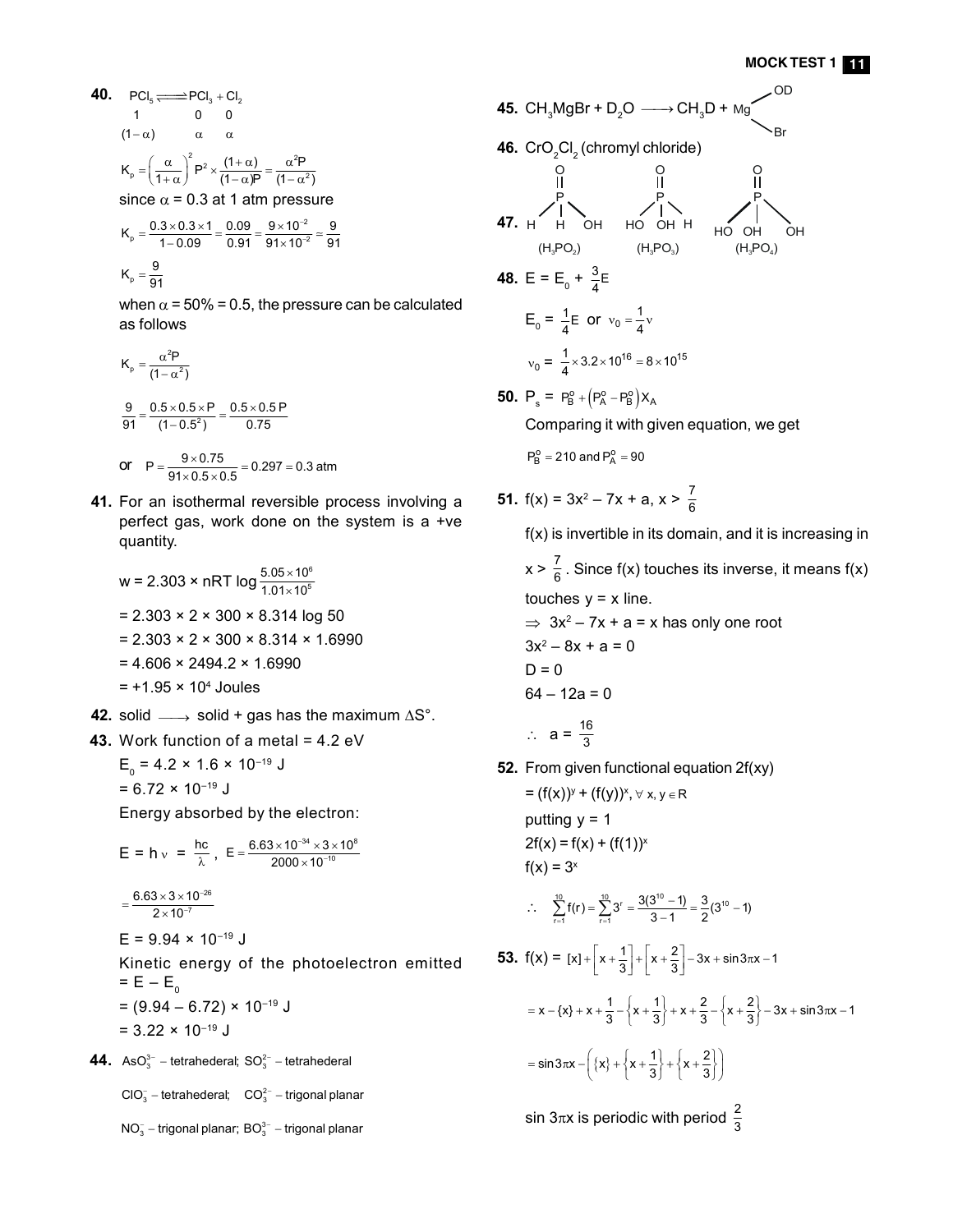$$
\{x\} + \{x + \frac{1}{3}\} + \{x + \frac{2}{3}\} \text{ is periodic with period } \frac{1}{3}
$$
\n∴ Period of  $f(x) = LCM \left(\frac{2}{3}, \frac{1}{3}\right) = \frac{2}{3}$ \n54. 
$$
\lim_{x \to \frac{\pi}{4}} \left( \frac{(x-1)(x^{n-1} + x^{n-2} + \dots + 1)}{n(x-1)} \right)^{\frac{1}{x-1}} \qquad (1^{\infty} \text{ form})
$$
\n
$$
= e^{\lim_{x \to \frac{\pi}{4}} \left( \frac{x^{n-1}}{n(x-1)} - 1 \right)^{\frac{1}{x-1}}} = e^{\lim_{x \to \frac{\pi}{4}} \left( \frac{x^{n-1} + x^{n-2} + \dots + 1}{n(x-1)} \right)} = e^{\lim_{x \to \frac{\pi}{4}} \left( \frac{x^{n-1} - 1}{x-1} + \frac{x^{n-2} - 1}{x-1} + \frac{x-1}{x-1} \right) \frac{1}{1 - 1}}
$$
\n
$$
= e^{((n-1)+(n-2)+(n-3)+\dots+2+1)\frac{1}{n}} = e^{\frac{n-1}{2}}
$$
\n55. Let  $y = \lim_{x \to \infty} \left( \frac{\pi}{2} - \tan^{-1} x \right)^{\frac{1}{x}}$ \n
$$
= \lim_{x \to \infty} (\cot^{-1} x)^{\frac{1}{x}} \left( 0^{\circ} \text{ form} \right)
$$
\n
$$
\ln y = \lim_{x \to \infty} \frac{\ln \cot^{-1} x}{x} \left( \frac{\infty}{\infty} \text{ form} \right)
$$
\n
$$
= \lim_{x \to \infty} \frac{1}{\cot^{-1} x} \left( \frac{0}{0} \text{ form} \right)
$$
\n
$$
= -\lim_{x \to \infty} \frac{\frac{-2x}{(1+x^2)^2}}{-\frac{1}{1+x^2}} = -2 \lim_{x \to \infty} \frac{x}{1+x^2}
$$
\n
$$
= -2 \lim_{x \to \infty} \frac{1}{2x} = 0
$$
\n
$$
y = e^{\circ} = 1
$$

56. 
$$
x + y + z = 10
$$

**12 MOCK TEST 1**

number of solution is equal to coefficient of  $x^{10}$  in expression

 $\Rightarrow$   $(x + x^2$  ........ $x^6)^3 = x^3(1 - x^6)^3(1 - x)^{-3}$ Coeff. of  $x^7$  in  $(1 - x^6)^3 (1 - x)^{-3}$ Coeff. of  $x^7$  in  $(1-3x^6)(1-x)^{-3}$  $=$ <sup>7+3-1</sup>C<sub>7</sub><sup>'</sup> $-$ 3<sup>1+3-1</sup>C<sub>1</sub></sub> $=$ <sup>9</sup>C<sub>2</sub> $-$ 9 = 27

**57.** f(x) is a constant function so  $f(1) = f(3) = f(5) = f(0) = 3$ 

> Now  $3x^2 + 3x + 3 = 0 \Rightarrow x^2 + x + 1 = 0$ This equation has imaginary roots.

- **58.**  $\sec^2 \theta_n = \sec 2 \theta_{n-1} + 4 + 4 \cos^2 \theta_{n-1}$ 
	- 0 < 4 $\cos^2\theta_{n-1}$  < 4

 $4 + \sec^2 \theta_{n-1} < \sec^2 \theta_n < 8 + \sec^2 \theta_{n-1}$ 

 $4n < \sec^2\theta_n < 8n - 4$ 

 $2\sqrt{n}$  <  $|\sec\theta_n|$  <  $\sqrt{8n-4}$ 

 $n = 4$  4 < | sec  $\theta_4$  | <  $2\sqrt{7}$  < 6

$$
n = 5
$$
  $2\sqrt{5} < |\sec \theta_5| < 6$ 

**59.** 
$$
3\pi - \frac{22\pi}{7} + \left(2\pi - \frac{5\pi}{3}\right) + \left(\frac{5\pi}{7} - \pi\right) + \frac{\pi}{2} - 2
$$
  
\n $-\frac{3\pi}{7} + \frac{5\pi}{6} - 2 = \frac{-18 + 35}{42} - 2 = \frac{17\pi}{42} - 2$   
\n**60.**  $f(x) = \begin{cases} \frac{[x] + \sqrt{x}}{1} & x < 1 \\ \frac{1}{[x] + \{x\}^2} & x \ge 1 \end{cases}$ 

Consider the function  $f(x)$  in the interval  $(0, 2)$ 

$$
f(x) = \begin{cases} \sqrt{x} & 0 < x < 1 \\ \frac{1}{1 + (x - 1)^2} & 1 \le x < 2 \end{cases}
$$

$$
f(1) = 1
$$
  $\lim_{x \to 1} f(x) = 1$ 

continuous at  $x = 1$ 

**61.** 
$$
\int \frac{1}{\sin^4 x + \cos^4 x} dx = \int \frac{\sec^4 x}{\tan^4 x + 1} dx
$$

Let  $tan x = t$ 

$$
\int \frac{\left(1+t^2\right)dt}{t^4+1} = \int \frac{1+\frac{1}{t^2}}{t^2+\frac{1}{t^2}}dt
$$

Let 
$$
t - \frac{1}{t} = z \Rightarrow \int \frac{dt}{t^2 + 2} = \frac{1}{\sqrt{2}} \tan^{-1} \left( \frac{z}{\sqrt{2}} \right) + c
$$

$$
=\frac{1}{\sqrt{2}}\tan^{-1}\left(\frac{t^2-1}{\sqrt{2}t}\right)+c
$$

- **62.** No of function =  $3^3 {^2C_1 \cdot 2^3} + {^2C_2 \cdot 1^3} = 12$
- **63.** Distance from centre to the line should be equal to radius

$$
\therefore d = \frac{|6 - 12 + a|}{5} = 2 \Rightarrow a - 6 = \pm 10 \Rightarrow a = 6 \pm 10
$$

$$
\Rightarrow a = 16 \text{ or } -4
$$

**64.** 
$$
\frac{1}{e_1^2} + \frac{1}{e_2^2} = 1 \Rightarrow \frac{4}{9} + \frac{1}{e_2^2} = 1 \Rightarrow e_2^2 = \frac{9}{5} \Rightarrow e_2 = \frac{3}{\sqrt{5}}
$$

**65.** Equation of pair of asymptops is given by

$$
s + 1 = 0
$$
  
\n
$$
\Rightarrow xy - 3x + 4y - 18 = 0
$$
  
\nfor the above equation to represent a pair of lines 1  
\n
$$
= -6
$$

: equation of conjugate hyperbola is

$$
s + 2I = 0
$$

$$
xy - 3x + 4y - 18 = 0
$$